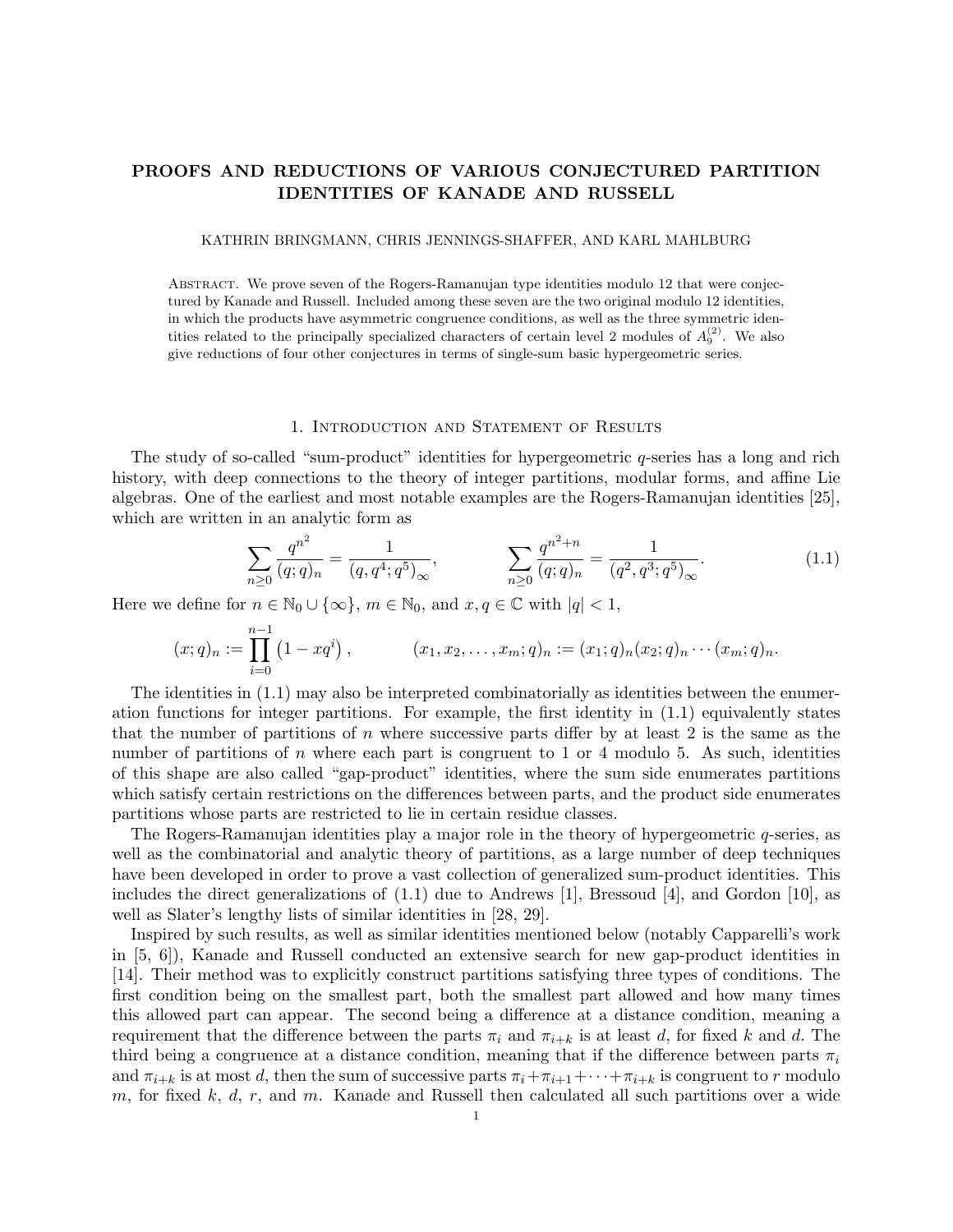range of possible search parameters, and used Euler's algorithm to determine when the resulting series is equivalent to a simple infinite product. In the end, Kanade and Russell found a total of six conjectural identities in [14]; below we state the two conjectures with restrictions modulo 12 (the remaining four conjectures involved the modulus 9).

An entirely different approach was introduced by Lepowsky and Wilson's seminal work [18], where they introduced vertex operators as a method for explicitly constructing affine Lie algebras, as well as calculating the standard modules of such algebras. This construction was generalized to Z-algebras [19]. We briefly recall some basic definitions from the theory of affine Lie algebras (see [11] for more details and standard notation, some of which we use below). If  $\mathfrak{g}$  is an affine Lie algebra, and  $\lambda$  is a dominant integral weight for  $\mathfrak{g}$ , then there exists a unique irreducible, integral, highest weight module  $L(\lambda)$ . Remarkably, sum-product identities such as (1.1) then arise by calculating the principally specialized character  $\chi(L(\lambda))$  in two different ways: the product side uses the Kac-Weyl character formula and Lepowsky and Milne's "numerator formula" [17], while the partition gap conditions for the sum side are calculated using Lepowsky and Wilson's vertex operator algebra and Z-algebra programs for the explicit construction of highest weight modules [18, 20, 21]. Furthermore, the character for  $L(\lambda)$  is completely determined by the character of its associated "vacuum space"  $\Omega(L(\lambda))$  (which consists of all of the highest weight vectors in  $L(\lambda)$  for the Heisenberg subalgebra).

Indeed, Lepowsky and Wilson's construction of the standard modules of  $A_1^{(1)}$  $_1^{(1)}$  in [21, 22], along with the work of Meurman and Primc [24], results in formulas that recover all of the generalized Rogers-Ramanujan identities in [1, 4, 10]. Lepowsky and Milne [17] also showed that the Rogers-Ramanujan identities arise in character formulas for the level 2 standard modules for  $A_2^{(2)}$  $2^{(2)}$ , which was later proven using Z-algebras by Capparelli [5]. Capparelli additionally used Z-algebras to construct the level 3 standard modules for  $A_2^{(2)}$  $2^{(2)}$ , which relied on the discovery of two conjectural partition identities (which were first proven by Andrews [2], and later by Capparelli [6]; an analytic sum-side for Capparelli's identities was recently given by [7]). These identities were a significant development in the theory of vertex operator algebras, as they were the first notable examples of sum-product identities that had not previously appeared, but were instead discovered using vertex-operator-theoretic techniques.

In [15], Kanade and Russell gave more identities of this flavor. However, rather than searching based on partition gap conditions, they instead began their search from Bos' formulas for the level 2 principally specialized characters of  $A_9^{(2)}$  $_9^{(2)}$ , namely

$$
\chi(\Omega(L(\Lambda_0 + \Lambda_1))) = \frac{1}{(q, q^4, q^6, q^8, q^{11}; q^{12})_{\infty}},
$$
\n(1.2)

$$
\chi(\Omega(L(\Lambda_3))) = \frac{\left(q^6; q^{12}\right)_{\infty}}{\left(q^2, q^3, q^4, q^8, q^9, q^{10}; q^{12}\right)_{\infty}},\tag{1.3}
$$

$$
\chi(\Omega(L(\Lambda_5))) = \frac{1}{(q^4, q^5, q^6, q^7, q^8; q^{12})_{\infty}}.
$$
\n(1.4)

Equation  $(1.2)$  is Theorem 7.3 in [3], and  $(1.3)$  and  $(1.4)$  are stated in Conjecture 7.1 of [3]. These level 2 characters of  $A_9^{(2)}$  were a natural starting point to search for new identities, as the level 2 characters of  $A_3^{(2)}$  $A_3^{(2)}$ ,  $A_5^{(2)}$ , and  $A_7^{(2)}$  $\frac{1}{7}$  all correspond to known partition identities (this is further explained in [3] and [15]).

Kanade and Russell found three corresponding partition identities for (1.2), (1.3), and (1.4), and also discovered several additional asymmetric companions. Furthermore, they provided explicit formulas for the analytic sum sides of their conjectures, which are the generating functions for the partitions involved in the identities. They also gave the sum sides corresponding to their original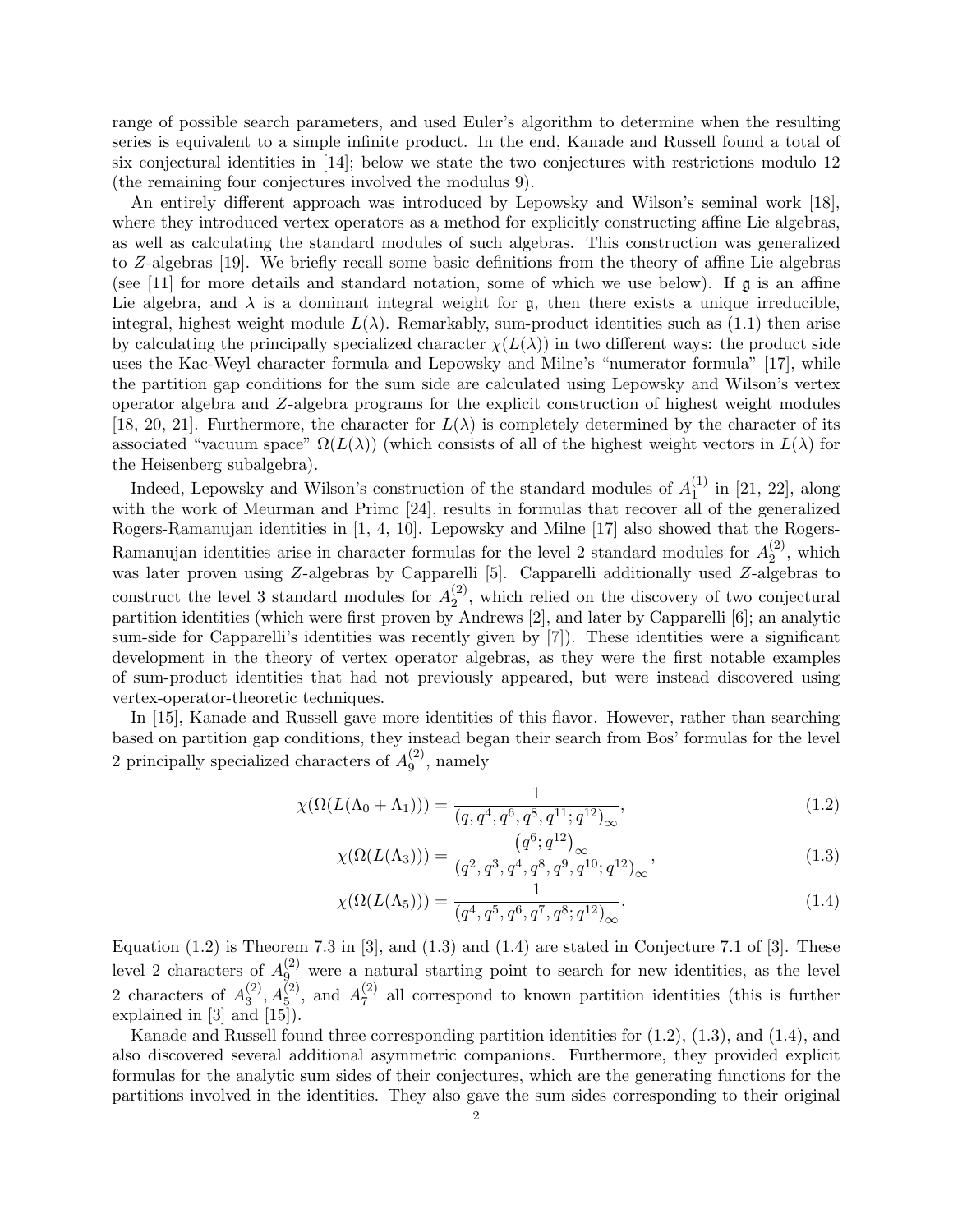modulo 12 conjectures, whereas in [14] they only gave the conditions to describe the relevant partitions. Kurşungöz [16] recently gave sum sides for their modulo 9 conjectures and alternative sum sides for their original modulo 12 conjectures.

In the present paper we consider the majority of the conjectures from [15]. We state these in an analytic form, as that is the most convenient formulation for our later calculations. For  $1 \le \ell \le 9$ the series are given by

$$
H_{\ell}(x;q) := \sum_{i,j,k \ge 0} (-1)^k \frac{q^{(i+2j+3k)(i+2j+3k-1)+3k^2+A_{\ell}(i,j,k)}}{(q;q)_i (q^4;q^4)_j (q^6;q^6)_k} x^{i+2j+3k},\tag{1.5}
$$

where the  $A_\ell(i,j,k)$  are linear polynomials given as follows,

$$
A_1(i, j, k) := i + 6j + 6k,
$$
  
\n
$$
A_2(i, j, k) := 2i + 2j + 6k,
$$
  
\n
$$
A_3(i, j, k) := 4i + 6j + 12k,
$$
  
\n
$$
A_4(i, j, k) := i + 3j + 3k,
$$
  
\n
$$
A_5(i, j, k) := 2i - j + 3k,
$$
  
\n
$$
A_6(i, j, k) := i,
$$
  
\n
$$
A_6(i, j, k) := i,
$$
  
\n
$$
A_9(i, j, k) := 3i + 5j + 9k.
$$

Furthermore, for  $\ell \in \{10, 11\}$  we define

$$
H_{\ell}(x;q) := \sum_{i,j,k \ge 0} \frac{q^{\frac{1}{2}(i+2j+3k)(i+2j+3k-1)+j^2+A_{\ell}(i,j,k)}}{(q;q)_i (q^2;q^2)_j (q^3;q^3)_k} x^{i+2j+3k},
$$

where

$$
A_{10}(i,j,k) := i + 2j + 4k, \qquad A_{11}(i,j,k) := 2i + 4j + 5k.
$$

Conjecture (Kanade-Russell [14, 15]). The series are equal to the following products:

$$
H_1(1) = \frac{1}{(q, q^4, q^6, q^8, q^{11}; q^{12})_{\infty}},
$$
\n(1.6)

$$
H_2(1) = \frac{\left(q^6; q^{12}\right)_{\infty}}{\left(q^2, q^3, q^4; q^6\right)_{\infty}},\tag{1.7}
$$

$$
H_3(1) = \frac{1}{(q^4, q^5, q^6, q^7, q^8; q^{12})_{\infty}},
$$
\n(1.8)

$$
H_4(1) = \frac{1}{(q;q^4)_{\infty} (q^4, q^{11};q^{12})_{\infty}},
$$
\n(1.9)

$$
H_5(1) = \frac{1}{(q;q^4)_{\infty} (q^7, q^8; q^{12})_{\infty}},
$$
\n(1.10)

$$
H_6(1) = \frac{\left(q^3; q^{12}\right)_{\infty}}{\left(q, q^2; q^4\right)_{\infty}},\tag{1.11}
$$

$$
H_7(1) = \frac{\left(q^9; q^{12}\right)_{\infty}}{\left(q^2, q^3; q^4\right)_{\infty}},\tag{1.12}
$$

$$
H_8(1) = \frac{1}{(q^3; q^4)_{\infty} (q, q^8; q^{12})_{\infty}},
$$
\n(1.13)

$$
H_9(1) = \frac{1}{(q^3; q^4)_{\infty} (q^4, q^5; q^{12})_{\infty}},
$$
\n(1.14)

$$
H_{10}(1) = \frac{1}{(q;q^3)_{\infty} (q^3, q^6, q^{11};q^{12})_{\infty}},
$$
\n(1.15)

$$
H_{11}(1) = \frac{1}{(q^2;q^3)_{\infty} (q^3,q^6,q^7;q^{12})_{\infty}}.
$$
\n(1.16)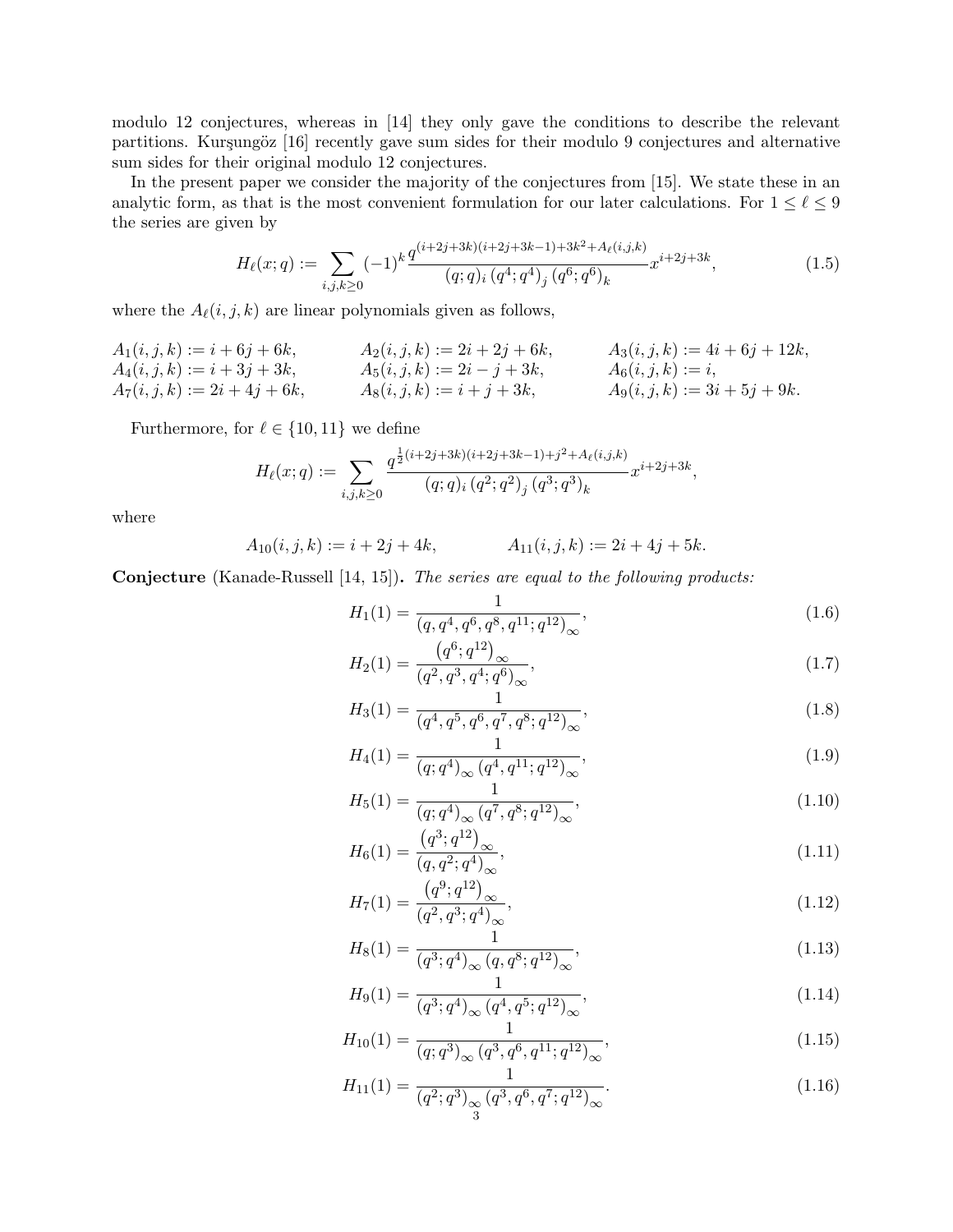We note that in some cases we slightly rewrite the product side of these conjectures. The conjectures for  $H_{10}(1)$  and  $H_{11}(1)$  are the original modulo 12 conjectures from [14], and the conjectures for  $H_1(1)$ ,  $H_2(1)$ ,  $H_3(1)$ ,  $H_4(1)$ ,  $H_5(1)$ ,  $H_6(1)$ ,  $H_7(1)$ ,  $H_8(1)$ , and  $H_9(1)$  are respectively identities 1, 2, 3, 4, 4a, 5, 5a, 6, and 6a of [15]. As alluded to above, the conjectures for  $H_1(1)$ ,  $H_2(1)$ , and  $H_3(1)$  arose from the principally specialized characters for  $A_9^{(2)}$  $_{9}^{(2)}$  listed in (1.2), (1.3), and (1.4). The conjectures for  $H_4(1)$  through  $H_9(1)$  are asymmetric companions to the conjectures for  $H_1(1)$ ,  $H_2(1)$ , and  $H_3(1)$ .

*Remark.* It is not surprising that the infinite products in  $(1.6)$ ,  $(1.7)$ , and  $(1.8)$  are symmetric (in the sense that they consist of factors of the form  $(1 - q^n)^{\pm 1}$  for all n in certain residue classes  $\pm r$  modulo 12. Indeed, this follows from the Lepwosky-Milne numerator formula combined with the fact that in a finite-dimensional simple lie algebra the roots always occur in symmetric pairs  $(\alpha, -\alpha)$ . Furthermore, Kac and Peterson [12] showed that these products are essentially modular functions on certain congruence subgroups, which are expressible as the quotient of theta functions. However, it is striking that all of the remaining conjectures contain asymmetric products, which have occurred infrequently in the classical theory of partitions (for example, Göllnitz's so-called Big Theorem [9]).

Kanade and Russell also gave combinatorial interpretations for the sum-sides of each of these conjectures. For example, the sum-side for  $H_1(1)$  generates all partitions such that if  $\pi_i$  is a part then  $\pi_i + 1$  is not a part, odd parts do not repeat, and if  $\pi_i = \pi_{i+1}$  are even, then  $\pi_i - \pi_{i-1} \geq 4$  and  $\pi_{i+2} - \pi_i \geq 4$ . The product side generates the partitions where each part is congruent to 1, 4, 6, 8, or 11 modulo 12, and the conjectured identity is then equivalent to the statement that for all n there are an equal number of partitions of both types. The remaining conjectures are similar, and were discussed in detail in [15]. These interpretations are not immediately apparent from the series (1.5), but instead require a careful combinatorial analysis in which a partition satisfying difference conditions is decomposed into a staircase and jagged component.

In this article, we provide proofs of some of these conjectures and reductions of others. In particular, we prove the following.

## **Theorem 1.1.** Conjectures  $(1.6)$ ,  $(1.7)$ ,  $(1.8)$ ,  $(1.11)$ ,  $(1.12)$ ,  $(1.15)$ , and  $(1.16)$  are true.

This result is the first time that any of Kanade and Russell's conjectures in [14] and [15] are proven. Our proofs use a variety of techniques, including summation and transformation formulas for hypergeometric  $q$ -series, series solutions to  $q$ -difference equations, and linear recurrences. The cases  $(1.6)$ ,  $(1.7)$ , and  $(1.8)$  are perhaps the most significant, as these partition identities involve the principally specialized characters for  $A_9^{(2)}$  $\binom{2}{9}$ , and are therefore likely to be useful in verifying the vertex operator construction of the corresponding standard modules (cf. [13]).

Although we have not yet fully proven  $(1.9)$ ,  $(1.10)$ ,  $(1.13)$ , or  $(1.14)$ , the following result reduces the "sum-sides" from  $(1.5)$  to expressions involving a single hypergeometric q-series in these cases.

Theorem 1.2. The following identities are true:

$$
H_4(1) = (q^3; q^4)_{\infty} \sum_{n \ge 0} \frac{(q^3; q^6)_n q^{n^2}}{(q, q^2; q^2)_n (q^3; q^4)_n},
$$
\n(1.17)

$$
H_5(1) = (q^{-1}; q^4)_{\infty} + (q^3; q^4)_{\infty} \sum_{n \ge 0} \frac{\left(1 + q^{2n-4} + q^{2n-1}\right) \left(q^{-3}; q^6\right)_n q^{n^2 + 4n + 3}}{\left(1 - q^{2n+2}\right) \left(q^{-1}, q^2; q^2\right)_n \left(q^3; q^4\right)_n},\tag{1.18}
$$

$$
H_8(1) = (q;q^4)_{\infty} + (q^5;q^4)_{\infty} \sum_{n\geq 0} \frac{\left(1+q^{2n}+q^{2n+1}\right)(q^3;q^6)_n q^{n^2+2n+1}}{\left(1-q^{2n+2}\right)(q,q^2;q^2)_n (q^5;q^4)_n},\tag{1.19}
$$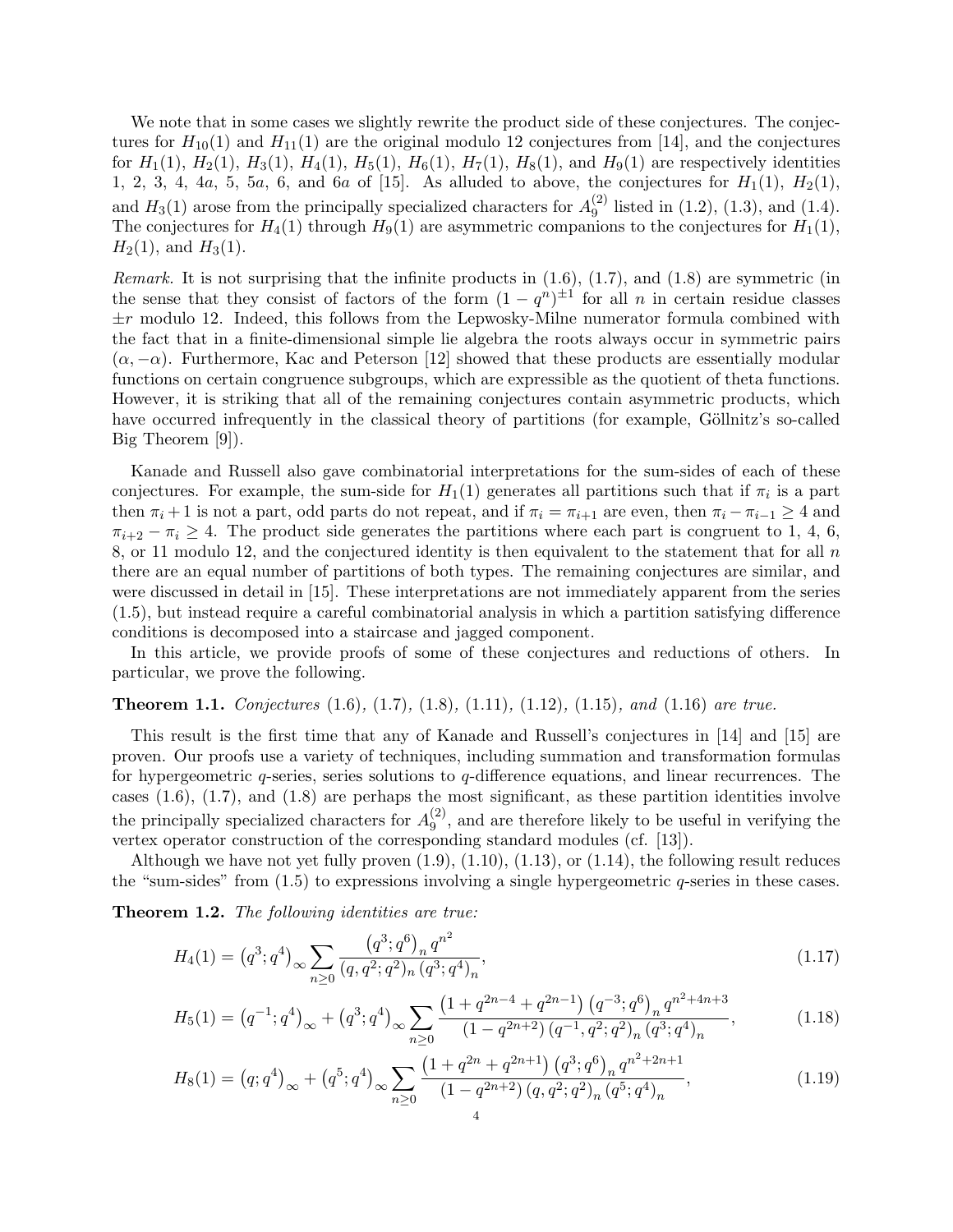$$
H_9(1) = (q^5; q^4)_{\infty} \sum_{n \ge 0} \frac{(q^3; q^6)_n q^{n^2 + 2n}}{(q, q^2; q^2)_n (q^5; q^4)_n}.
$$
\n(1.20)

The rest of the article is organized as follows. We begin in Section 2 by recalling useful summation and transformations for hypergeometric q-series. The section continues with some general results for finding series solutions to  $q$ -difference equations, as well as results on linear recurrences for  $q$ -series. In Section 3 we use similar techniques to prove the conjecture for  $H_1$ . Next, we apply the general results to give brief proofs for  $H_i$  ( $2 \leq j \leq 11$ ) in Section 4. In Section 5 we present a partial reduction for yet another of Kanade and Russell's conjectural identities. Finally, we conclude in Section 6 with some additional discussion.

### **ACKNOWLEDGMENTS**

The research of the first author is supported by the Alfried Krupp Prize for Young University Teachers of the Krupp foundation and the research leading to these results receives funding from the European Research Council under the European Union's Seventh Framework Programme (FP/2007-2013) / ERC Grant agreement n. 335220 - AQSER.

We thank Shashank Kanade, Jim Lepowsky, Jeremy Lovejoy, and the anonymous referee for helpful comments on a preliminary version of this paper.

### 2. Preliminary Results

2.1. q-series transformations and Appell's Comparison Theorem. We require several standard q-series identities, all of which can be found in the appendix of [8]. We also use the standard notation for basic hypergeometric series, namely,

$$
{}_{r+1}\phi_r\left[\begin{matrix}a_1, a_2, \dots, a_{r+1} \\ b_1, b_2, \dots, b_r\end{matrix}; q, x\right] := \sum_{n \geq 0} \frac{(a_1, a_2, \dots, a_{r+1}; q)_n}{(b_1, b_2, \dots, b_r, q; q)_n} x^n.
$$

We begin with *Cauchy's q-Binomial Theorem* [8, (II.3)],

$$
{}_{1}\phi_{0}[a;q,x] = \sum_{n\geq 0} \frac{(a;q)_{n}}{(q;q)_{n}} x^{n} = \frac{(ax;q)_{\infty}}{(x;q)_{\infty}},
$$
\n(2.1)

which implies *Euler's identities* [8,  $(II.1)$  and  $(II.2)$ ]

$$
{}_{1}\phi_{0}[0;q,x] = \sum_{n\geq 0} \frac{x^{n}}{(q;q)_{n}} = \frac{1}{(x;q)_{\infty}}, \qquad \lim_{a\to\infty} {}_{1}\phi_{0}[a;q,\frac{x}{a}] = \sum_{n\geq 0} \frac{(-1)^{n}q^{\frac{1}{2}n(n-1)}}{(q;q)_{n}}x^{n} = (x;q)_{\infty}.
$$
\n(2.2)

We also need *Heine's transformation* [8, (III.1)],

$$
{}_2\phi_1\left[\begin{matrix}a,b\\c\end{matrix};q,x\right] = \frac{(b,ax;q)_\infty}{(c,x;q)_\infty}{}_2\phi_1\left[\begin{matrix}c,x\\ax;q,b\end{matrix}\right],\tag{2.3}
$$

which implies (using the second variant of Heine's identities) the  $q$ -analog of Kummer's Theorem, which is also known as the *Bailey-Daum summation*  $[8, (II.9)],$ 

$$
{}_2\phi_1\left[\begin{matrix}a,b\\ \frac{aq}{b}\end{matrix};q,-\frac{q}{b}\right] = \frac{\left(aq,\frac{aq^2}{b^2},q^2;q^2\right)_{\infty}}{\left(-\frac{q}{b},\frac{aq}{b},q;q\right)_{\infty}}.\tag{2.4}
$$

Lastly, we have *Hall's formula* [8,  $(III.10)$ ],

$$
3\phi_2\left[\begin{array}{c} a,b,c\\d,e \end{array};q,\frac{de}{abc}\right] = \frac{\left(b,\frac{de}{ab},\frac{de}{bc};q\right)_{\infty}}{\left(d,e,\frac{de}{abc};q\right)_{\infty}} 3\phi_2\left[\begin{array}{c} d, e, \frac{de}{abc};q,b\\ \frac{de}{ab}, \frac{de}{bc};q,b \end{array}\right].
$$
 (2.5)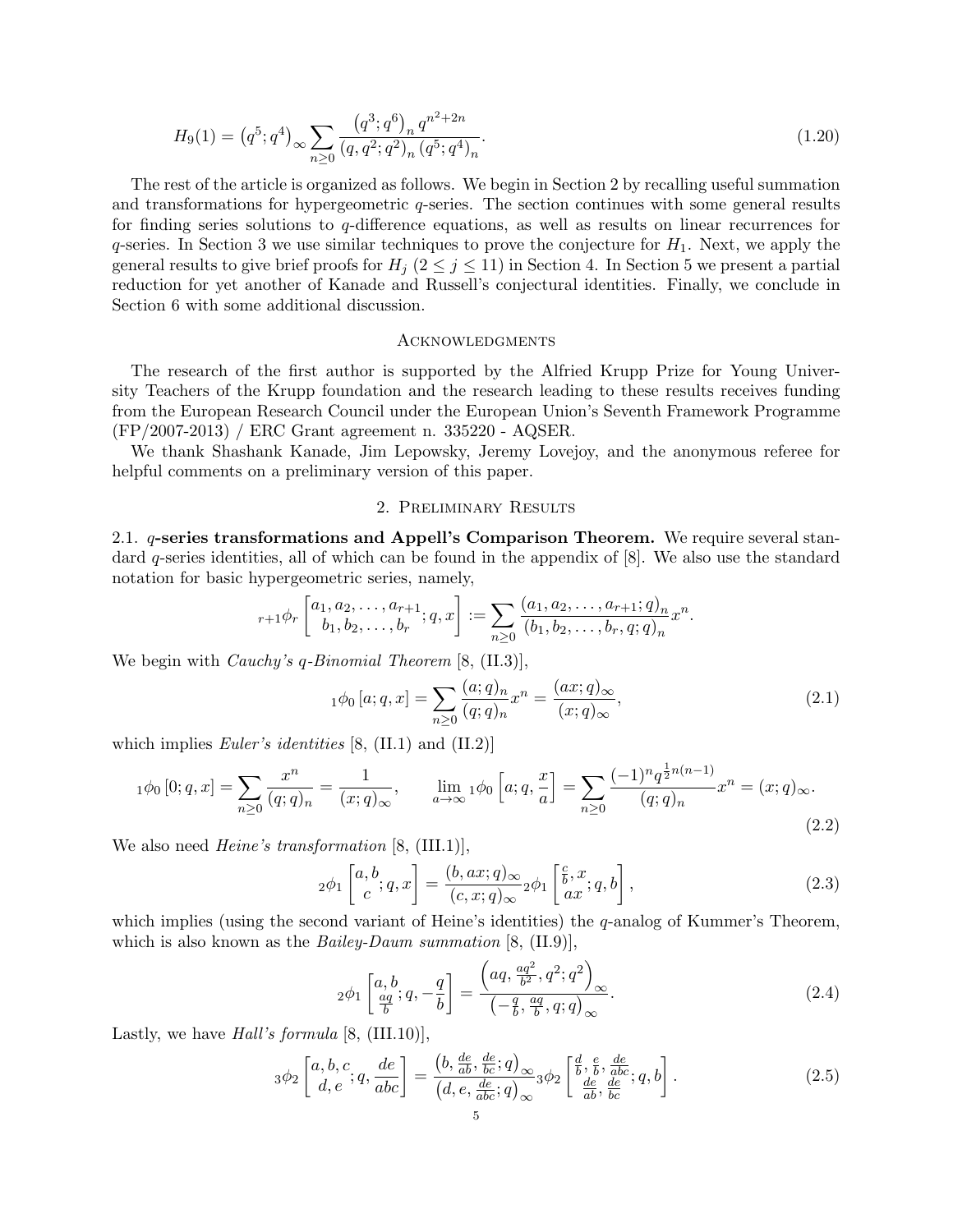We also make use of a result that is sometimes referred to as Appell's Comparison Theorem, which is common when dealing with limiting cases of functional equations and recurrences. The following statement is a slight extension of Theorem 8.2 in [26] to allow for complex coefficients.

**Proposition 2.1.** Suppose that  $F(x) = \sum_{n\geq 0} \alpha_n x^n$  and  $\alpha_\infty := \lim_{n\to\infty} \alpha_n$  exists (and thus  $F(x)$ ) has radius of convergence at least one). Then

$$
\lim_{x \to 1^-} (1 - x) F(x) = \alpha_{\infty}.
$$

In particular, if  $G(x) = \sum_{n\geq 0} \beta_n x^n$  has radius of convergence greater than one, then  $F(x) := \frac{G(x)}{1-x}$ is such a series, and

$$
\lim_{x \to 1^{-}} (1 - x)F(x) = \alpha_{\infty} = \sum_{n \ge 0} \beta_n = G(1).
$$

In this article we view power series as analytic functions of complex variables. This is necessary for our use of Appell's Comparison Theorem. Any formal rearrangements are considered to be done within the radius of convergence, and are valid as identities between analytic functions. Using the fact that each  $H_i(x)$  is the generating function for some subset of partitions into distinct parts (see [15]), we see that it is absolutely convergent for all  $x \in \mathbb{C}$ .

2.2. Solving general functional equations. We now give the first of our general formulas for functions satisfying certain functional equations. This formula is relevant for  $H_j$  for  $2 \leq j \leq 9$ 

**Proposition 2.2.** Suppose that  $A(x) = \sum_{n\geq 0} \alpha_n x^n$  has radius of convergence greater than one,  $A(0) = 1$ , and  $A(x)$  satisfies

$$
A(x) = (1 + xq^{a+2}) A (xq^2) + xq^{a+b} (1 + xq^b) A (xq^4) + x^2q^{2a+2b+2} (1 - xq^4) A (xq^6),
$$
 (2.6)

where  $|q| < 1$ . Then

$$
A(1) = \left(q^{2b+a-2};q^4\right)_{\infty} \sum_{n\geq 0} \frac{\left(q^{3b-6};q^6\right)_n q^{n^2+(a+1)n}}{\left(q^{b-2},q^2;q^2\right)_n \left(q^{2b+a-2};q^4\right)_n}.
$$

Furthermore, if  $a = 0$ , then we have

$$
A(1)=\frac{\left(q^{3b};q^{12}\right)_\infty}{\left(q^2,q^b;q^4\right)_\infty}.
$$

Proof: Set

$$
B(x) := \frac{A(x)}{(x;q^2)_{\infty}},
$$

so that dividing  $(2.6)$  by  $(xq^4; q^2)_{\infty}$  yields

$$
(1-x)(1-xq2) B(x)
$$
  
=  $(1-xq2) (1 + xqa+2) B (xq2) + xqa+b (1 + xqb) B (xq4) + x2q2a+2b+2B (xq6)$ .

Writing

$$
B(x) =: \sum_{n \ge 0} \beta_n x^n
$$

we obtain, after some reordering,

$$
(1 - q^{2n}) \beta_n = \left(1 + q^2 - q^{2n} + q^{2n+a} + q^{4n+a+b-4}\right) \beta_{n-1}
$$

$$
- q^2 \left(1 + q^{2n+a-2}\right) \left(1 - q^{4n+a+2b-10}\right) \beta_{n-2}.
$$
 (2.7)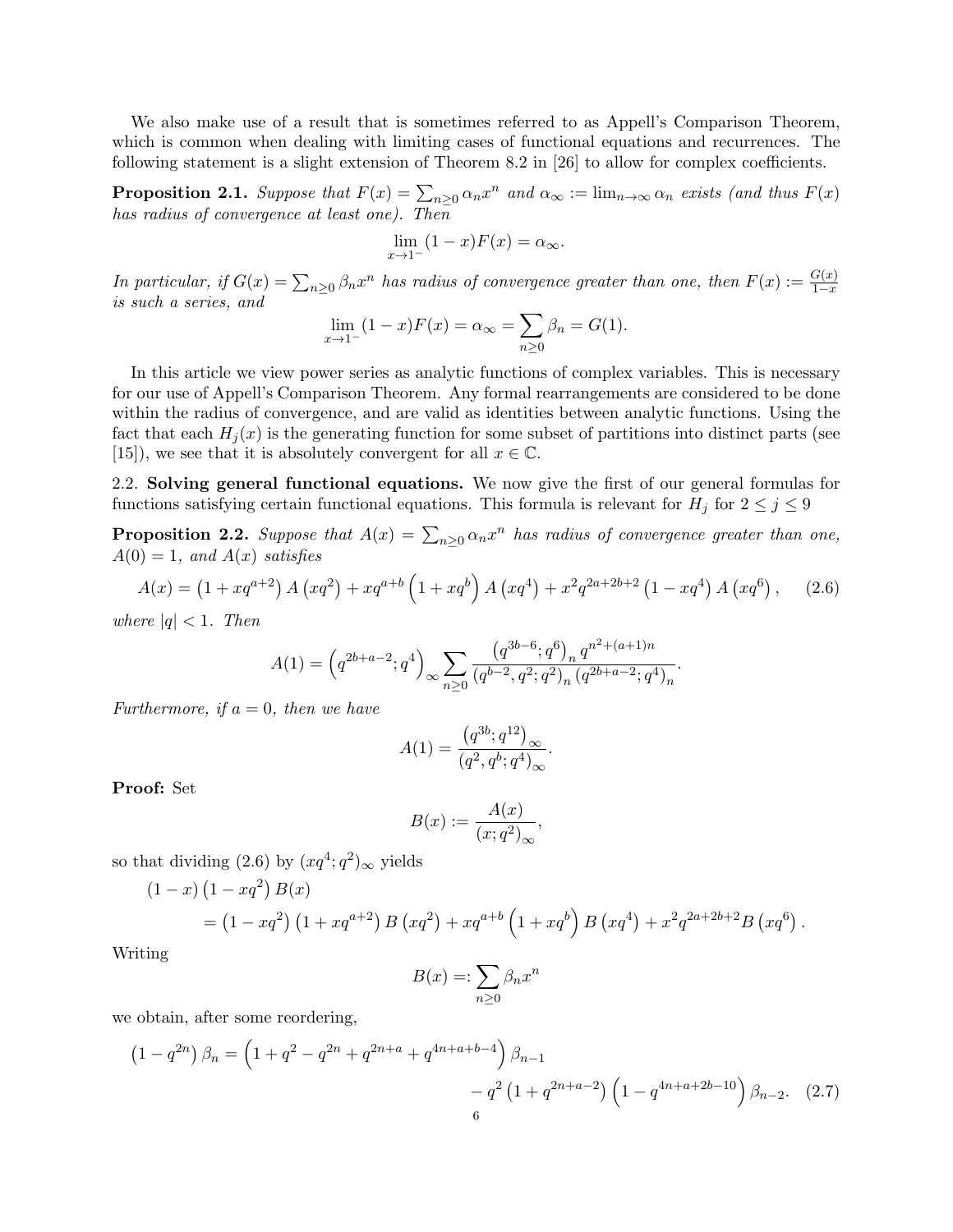Set

$$
\gamma_n := \frac{\beta_n}{\left(-q^{a+2}; q^2\right)_n}, \qquad C(x) := \sum_{n \ge 0} \gamma_n x^n.
$$

Proposition 2.1 applies to  $B(x)$  and  $C(x)$ , giving that

$$
\lim_{x \to 1^{-}} (1 - x) B(x) = \beta_{\infty} = \left( -q^{a+2}; q^{2} \right)_{\infty} \gamma_{\infty} = \left( -q^{a+2}; q^{2} \right)_{\infty} \lim_{x \to 1^{-}} (1 - x) C(x). \tag{2.8}
$$

We proceed by dividing  $(2.7)$  by  $(-q^{a+2}; q^2)_{n-1}$ , which gives

$$
(1 - q^{2n}) (1 + q^{2n+a}) \gamma_n = (1 + q^2 - q^{2n} + q^{2n+a} + q^{4n+a+b-4}) \gamma_{n-1} - q^2 (1 - q^{4n+a+2b-10}) \gamma_{n-2}.
$$

In terms of  $C(x)$ , this may be rewritten as

$$
(1-x)(1-xq2) C (x) = (1-qa) (1-xq2) C (xq2) + qa (1+xqb + x2q2b) C (xq4) . \t(2.9)
$$

If  $a = 0$ , then this gives

$$
C(x)=\frac{\left(x^3q^{3b};q^{12}\right)_\infty}{(x;q^2)_\infty\left(xq^b;q^4\right)_\infty},
$$

which yields, also using (2.8),

$$
A(1) = (q^2; q^2)_{\infty} \lim_{x \to 1^-} (1-x)B(x) = \frac{(q^2, -q^2; q^2)_{\infty} (q^{3b}; q^{12})_{\infty}}{(q^2; q^2)_{\infty} (q^b; q^4)_{\infty}} = \frac{(q^{3b}; q^{12})_{\infty}}{(q^2, q^b; q^4)_{\infty}}.
$$

Set

$$
D(x) := \frac{\left(xq^{b-2};q^2\right)_{\infty} (x;q^2)_{\infty}}{(x^3q^{3b-6};q^6)_{\infty}} C(x).
$$

and multiply (2.9) by  $\frac{(xq^b;q^2)_{\infty}(xq^4;q^2)_{\infty}}{q^3q^2}$  $\frac{(x^3q^{3b};q^6)_{\infty}}{(x^3q^{3b};q^6)_{\infty}}$  to obtain  $(1+xq^{b-2}+x^2q^{2b-4}) D(x) = (1-q^a) D(xq^2) + q^a D(xq^4)$ . Writing

$$
D(x) =: \sum_{n \ge 0} \delta_n x^n,
$$

we may rewrite this as

$$
(1 - q^{2n}) (1 + q^{2n+a}) \delta_n = -q^{b-2} \delta_{n-1} - q^{2b-4} \delta_{n-2}.
$$
 (2.10)

Set

$$
\varepsilon_n := \left(-q^{a+2}; q^2\right)_n \delta_n.
$$

We multiply  $(2.10)$  by  $(-q^{a+2}; q^2)_{n-1}$  to obtain

$$
(1 - q^{2n}) \varepsilon_n = -q^{b-2} \varepsilon_{n-1} - q^{2b-4} (1 + q^{2n+a-2}) \varepsilon_{n-2}.
$$

Setting

$$
E(x) := \sum_{n\geq 0} \varepsilon_n x^n,
$$

we obtain after rewriting

$$
E(x) = \frac{\left(1 - xq^{b-2}\right)\left(1 - x^2 q^{2b+a-2}\right)}{1 - x^3 q^{3b-6}} E\left(xq^2\right).
$$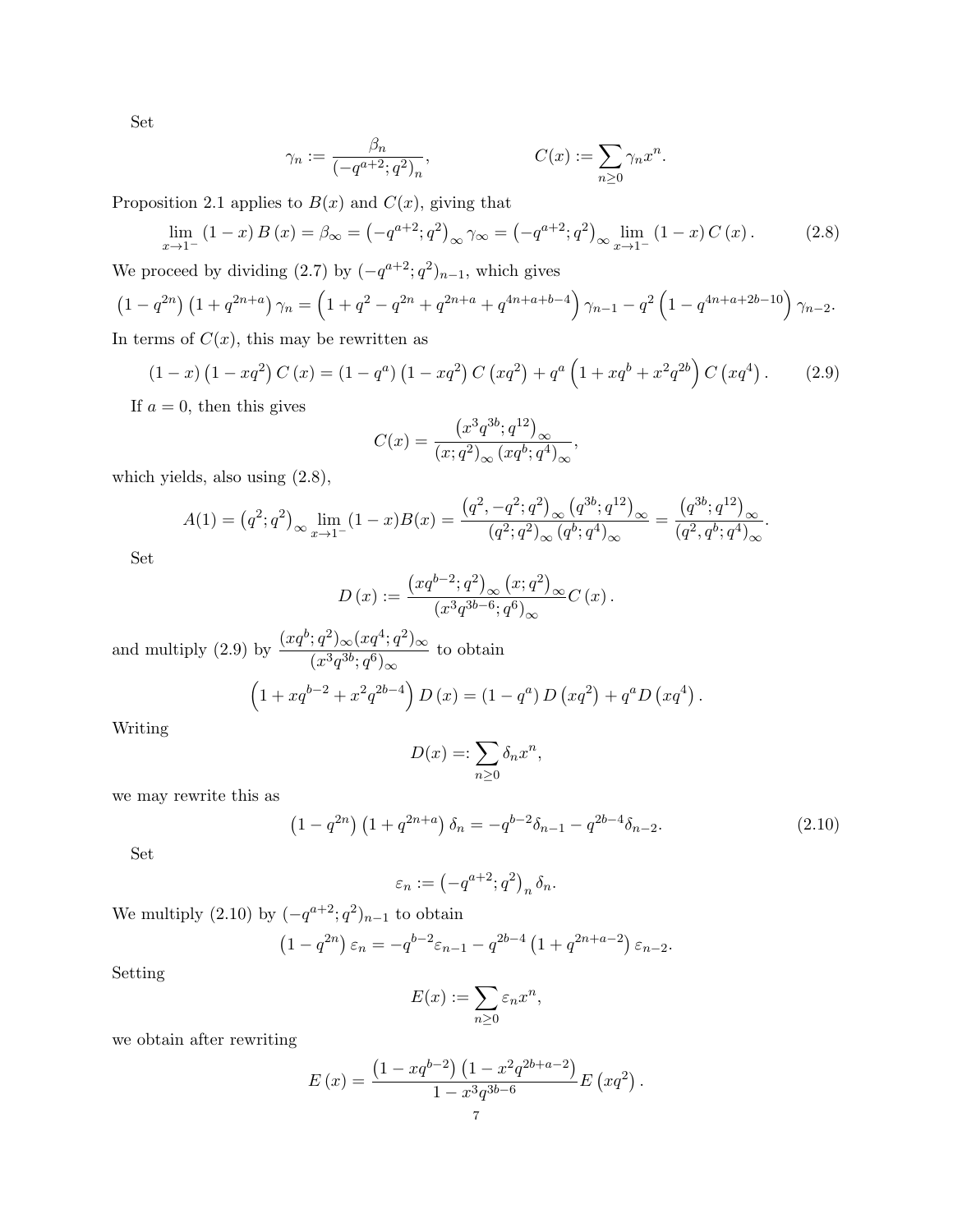Note that  $\varepsilon_0 = 1$ , and thus

$$
E\left(x\right)=\frac{\left(xq^{b-2};q^{2}\right)_{\infty}\left(x^{2}q^{2b+a-2};q^{4}\right)_{\infty}}{\left(x^{3}q^{3b-6};q^{6}\right)_{\infty}}.
$$

Using (2.2), we find that

$$
E(x) = \sum_{\ell,r,m \ge 0} \frac{(-1)^m q^{m^2 + (b-3)m} (-1)^r x^{2r} q^{2r^2 + (2b+a-4)r} x^{3\ell} q^{3(b-2)\ell}}{(q^2;q^2)_m (q^4;q^4)_r (q^6;q^6)_\ell} x^m.
$$

As such, with  $m = n - 2r - 3\ell$ ,

$$
\varepsilon_n = \sum_{\ell,r \ge 0} \frac{(-1)^{n+r+\ell} q^{(n-2r-3\ell)^2 + (b-3)(n-2r-3\ell)+2r^2 + (2b+a-4)r + 3(b-2)\ell}}{(q^2;q^2)_{n-2r-3\ell} (q^4;q^4)_r (q^6;q^6)_\ell}
$$

Returning to  $D(x)$ , we have

$$
\delta_n = \sum_{\ell,r\geq 0} \frac{(-1)^{n+r+\ell} q^{(n-2r-3\ell)^2 + (b-3)(n-2r-3\ell)+2r^2 + (2b+a-4)r + 3(b-2)\ell}}{(q^2;q^2)_{n-2r-3\ell} (q^4;q^4)_r (q^6;q^6)_\ell (-q^{a+2};q^2)_n}
$$

Making the change of variables  $n \mapsto n + 2r + 3\ell$  yields

$$
D(x) = \sum_{\ell,r,n \ge 0} \frac{(-1)^{n+r} q^{n^2 + (b-3)n + 2r^2 + (2b+a-4)r + 3(b-2)\ell}}{(q^2;q^2)_n (q^4;q^4)_r (q^6;q^6)_\ell (-q^{a+2};q^2)_{n+2r+3\ell}} x^{n+2r+3\ell}.
$$
 (2.11)

.

.

We apply  $(2.3)$  to the sum on n to give

$$
\sum_{n\geq 0} \frac{(-1)^n q^{n^2 + (b-3)n}}{(q^2;q^2)_n (-q^{a+2};q^2)_{n+2r+3\ell}} x^n = \frac{1}{(-q^{a+2};q^2)_{2r+3\ell}} \sum_{n\geq 0} \frac{(-1)^n q^{n^2 + (b-3)n}}{(-q^{4r+6\ell+a+2},q^2;q^2)_n} x^n
$$
  
= 
$$
\frac{1}{(-q^{a+2};q^2)_{2r+3\ell}} \lim_{\substack{w\to\infty\\z\to 0}} 2\phi_1 \left[ \frac{w,z}{-q^{4r+6\ell+a+2}} z^n, \frac{xq^{b-2}}{w} \right]
$$
  
= 
$$
\frac{(xq^{b-2};q^2)_{\infty}}{(-q^{a+2};q^2)_{2r+3\ell} (-q^{4r+6\ell+a+2};q^2)_{\infty}} \lim_{z\to 0} 2\phi_1 \left[ \frac{-q^{4r+6\ell+a+2}z^{-1},0}{xq^{b-2}} ;q^2,z \right]
$$
  
= 
$$
\frac{(xq^{b-2};q^2)_{\infty}}{(-q^{a+2};q^2)_{\infty}} \sum_{n\geq 0} \frac{q^{n^2+(a+1)n+4rn+6\ell n}}{(xq^{b-2},q^2;q^2)_n}.
$$

We plug this back into (2.11), and evaluate the inner sums on r and  $\ell$  with (2.2), yielding

$$
D(x) = \frac{(xq^{b-2};q^2)_{\infty}}{(-q^{a+2};q^2)_{\infty}} \sum_{n,\ell,r\geq 0} \frac{(-1)^r q^{n^2+(a+1)n+2r^2+(2b+a+4n-4)r+3(b-2+2n)\ell}}{(xq^{b-2},q^2;q^2)_n (q^4;q^4)_r (q^6;q^6)_\ell} x^{2r+3\ell}
$$
  

$$
= \frac{(xq^{b-2};q^2)_{\infty}}{(-q^{a+2};q^2)_{\infty}} \sum_{n\geq 0} \frac{(x^2q^{4n+2b+a-2};q^4)_{\infty} q^{n^2+(a+1)n}}{(xq^{b-2},q^2;q^2)_n (x^3q^{6n+3b-6};q^6)_{\infty}}
$$
  

$$
= \frac{(xq^{b-2};q^2)_{\infty} (x^2q^{2b+a-2};q^4)_{\infty}}{(-q^{a+2};q^2)_{\infty} (x^3q^{3b-6};q^6)_{\infty}} \sum_{n\geq 0} \frac{(x^3q^{3b-6};q^6)_n q^{n^2+(a+1)n}}{(xq^{b-2},q^2;q^2)_n (x^2q^{2b+a-2};q^4)_n}.
$$

Thus

$$
C(x) = \frac{\left(x^2 q^{2b+a-2}; q^4\right)_{\infty}}{\left(-q^{a+2}; q^2\right)_{\infty} (x; q^2)_{\infty}} \sum_{n \ge 0} \frac{\left(x^3 q^{3b-6}; q^6\right)_n q^{n^2 + (a+1)n}}{\left(xq^{b-2}, q^2; q^2\right)_n \left(x^2 q^{2b+a-2}; q^4\right)_n}.
$$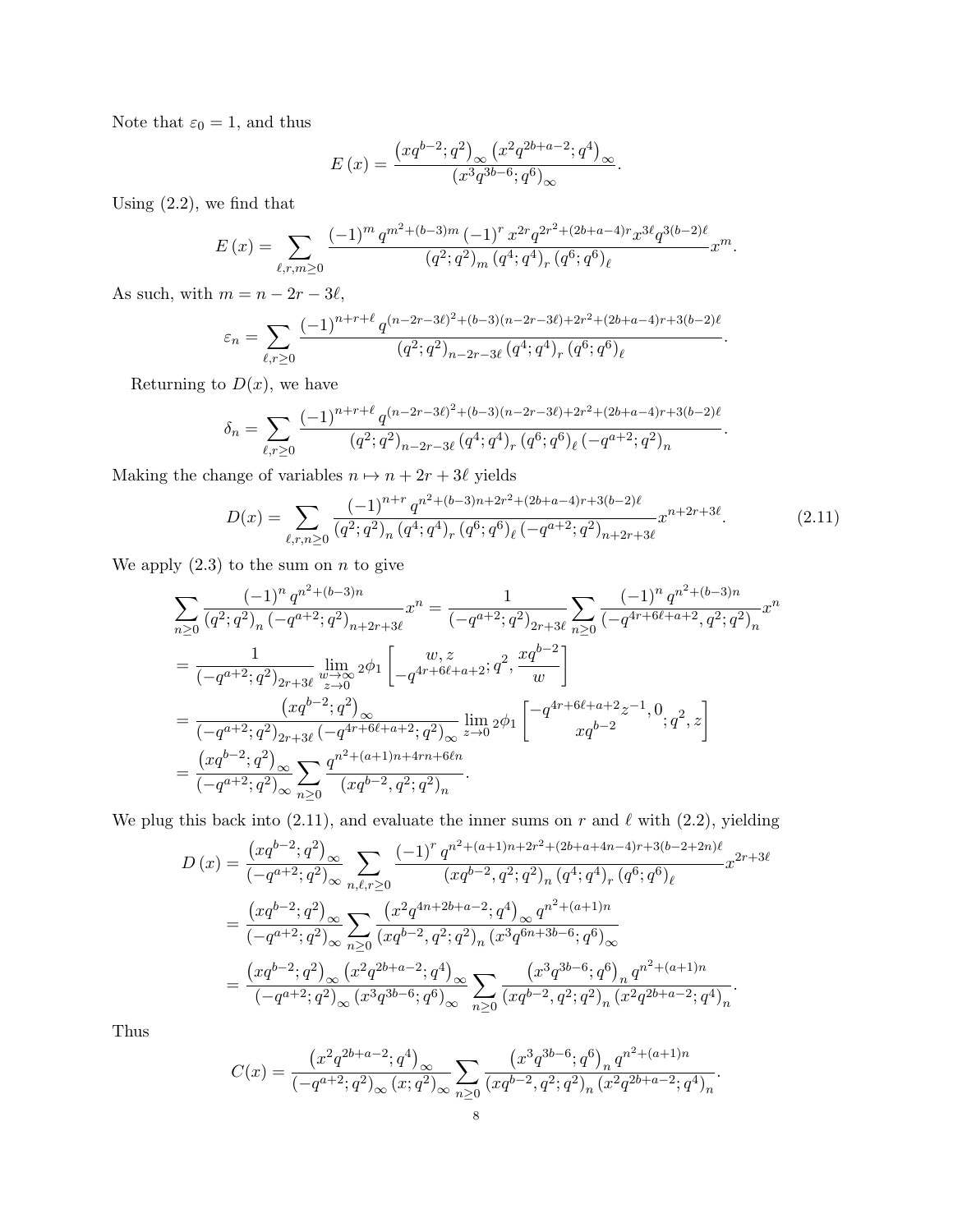Recalling (2.8), we therefore have

$$
A(1) = (q^2; q^2)_{\infty} \lim_{x \to 1^-} (1 - x) B(x) = (q^2, -q^{a+2}; q^2)_{\infty} \lim_{x \to 1^-} (1 - x) C(x)
$$
  
= 
$$
\frac{(q^2; q^2)_{\infty} (-q^{a+2}; q^2)_{\infty} (q^{2b+a-2}; q^4)_{\infty}}{(q^2; q^2)_{\infty} (-q^{a+2}; q^2)_{\infty}} \sum_{n \ge 0} \frac{(q^{3b-6}; q^6)_n q^{n^2 + (a+1)n}}{(q^{b-2}, q^2; q^2)_n (q^{2b+a-2}; q^4)_n}
$$
  
= 
$$
(q^{2b+a-2}; q^4)_{\infty} \sum_{n \ge 0} \frac{(q^{3b-6}; q^6)_n q^{n^2 + (a+1)n}}{(q^{b-2}, q^2; q^2)_n (q^{2b+a-2}; q^4)_n}.
$$

*Remark.* When  $a = 0$ , the series in Proposition 2.2 sums to an infinite product. However, this alone is not a deep result. Indeed, by letting  $\omega := e^{\frac{2\pi i}{3}}$ , and then using (2.5) and (2.1), we find that

$$
\sum_{n\geq 0} \frac{\left(q^{3b-6}; q^6\right)_n q^{n^2+n}}{(q^{b-2}, q^2; q^2)_n (q^{2b-2}; q^4)_n} = \lim_{x\to\infty} 3\phi_2 \left[ \begin{matrix} x, \omega q^{b-2}, \omega^2 q^{b-2} \\ q^{b-1}, -q^{b-1} \end{matrix}; q^2, -\frac{q^2}{x} \right]
$$
  

$$
= \frac{\left(\omega q^{b-2}, -q^2; q^2\right)_{\infty}}{\left(q^{b-1}, -q^{b-1}; q^2\right)_{\infty}} 1\phi_0 \left[\omega q^2; q^4, \omega q^{b-2}\right] = \frac{\left(q^{3b}; q^{12}\right)_{\infty}}{\left(q^2, q^b, q^{2b-2}; q^4\right)_{\infty}}.
$$

We require another general formula that is relevant for  $H_{10}$  and  $H_{11}$ .

**Proposition 2.3.** Suppose that  $A(x) = \sum_{n\geq 0} \alpha_n x^n$  has positive radius of convergence and  $A(x)$ satisfies

$$
A(x) = \left(1 + q^a + x^2 q^b + x^2 q^c\right) A\left(xq^3\right) - q^a \left(1 + x^2 q^{b+c-a-5}\right) \left(1 + x^2 q^{11}\right) A\left(xq^6\right),\tag{2.12}
$$
\nhere  $a \notin 3\mathbb{Z}$  if  $a \le -6$ . Then

where  $a \notin 3\mathbb{Z}$  if  $a \leq -6$ . Then

$$
A(x) = \alpha_0 \left( -x^2 q^5; q^6 \right)_{\infty} \sum_{n \ge 0} \frac{\left( q^{b-5}, q^{c-5}; q^6 \right)_n (-1)^n q^{5n}}{\left( q^6, q^{a+6}; q^6 \right)_n} x^{2n} + \alpha_1 x \left( -x^2 q^5; q^6 \right)_{\infty} \sum_{n \ge 0} \frac{\left( q^{b-2}, q^{c-2}; q^6 \right)_n (-1)^n q^{5n}}{\left( q^9, q^{a+9}; q^6 \right)_n} x^{2n}.
$$

Proof: Setting

$$
B(x) := \frac{A(x)}{(-x^2q^5;q^6)_{\infty}}
$$

and dividing  $(2.12)$  by  $(-x^2q^{11}; q^6)_{\infty}$  we obtain

$$
(1+x^2q^5) B(x) = (1+q^a+x^2q^b+x^2q^c) B (xq^3) - q^a (1+x^2q^{b+c-a-5}) B (xq^6).
$$

Writing

$$
B(x) =: \sum_{n\geq 0} \beta_n x^n
$$

yields

$$
\beta_n = -\frac{q^5 \left(1 - q^{3n+b-11}\right) \left(1 - q^{3n+c-11}\right)}{\left(1 - q^{3n}\right) \left(1 - q^{3n+a}\right)} \beta_{n-2}.
$$

In particular,

$$
\beta_{2n} = \frac{(-1)^n q^{5n} (q^{b-5}, q^{c-5}; q^6)_n}{(q^6, q^{a+6}; q^6)_n} \beta_0, \qquad \beta_{2n+1} = \frac{(-1)^n q^{5n} (q^{b-2}, q^{c-2}; q^6)_n}{(q^9, q^{a+9}; q^6)_n} \beta_1.
$$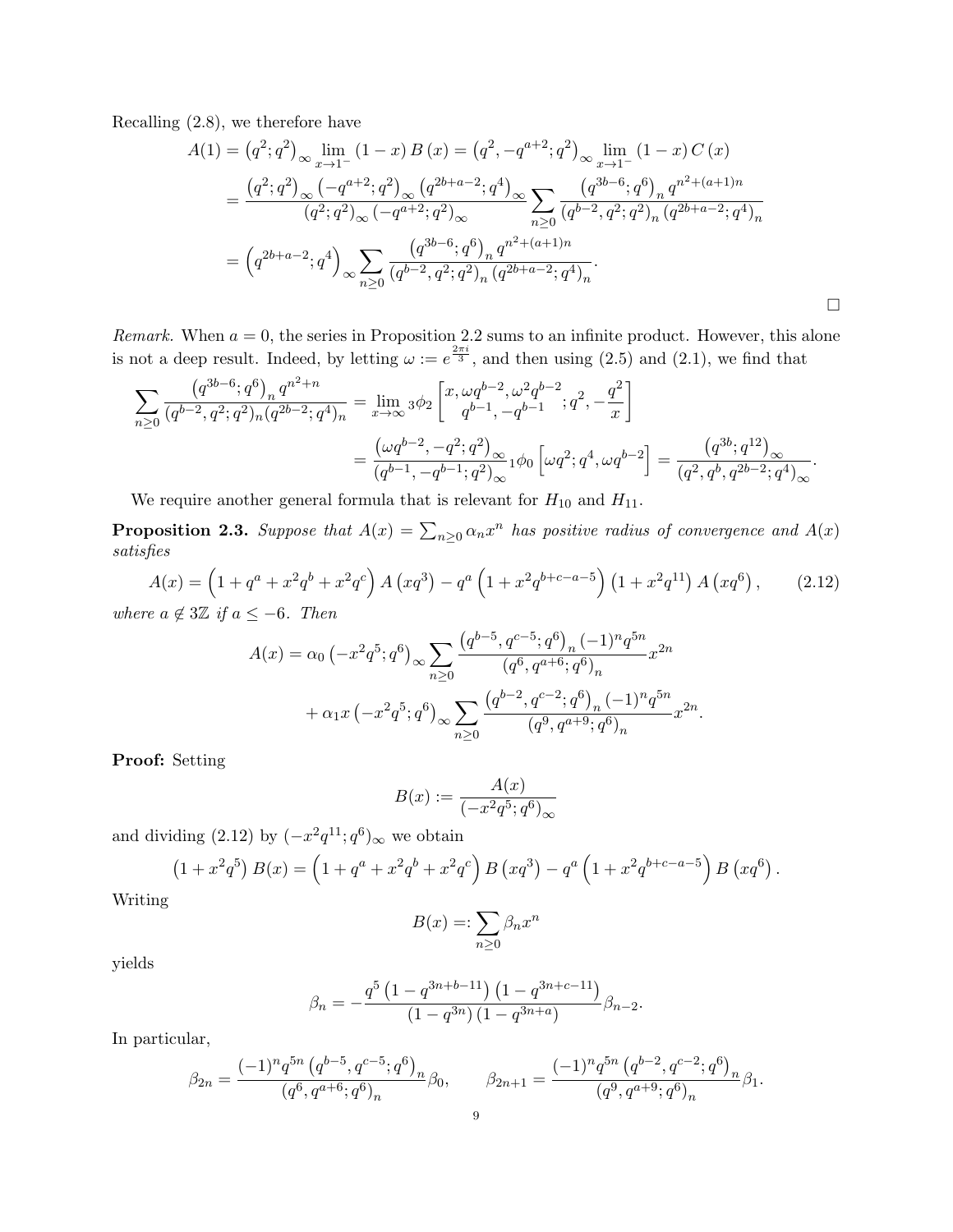However,  $\beta_0 = \alpha_0$  and  $\beta_1 = \alpha_1$ , so the result follows.

2.3. Recurrences for  $H_j$  for  $1 \leq j \leq 9$ . Recalling (1.5), it is natural to define generalized sums for  $N \in \mathbb{Z}$  and  $c, d \in \mathbb{R}$  by

$$
h_{c,d,N} := \sum_{j,k \in \mathbb{Z}} \frac{(-1)^k q^{3k^2 + (2c-1)j + 3dk}}{(q;q)_{N-2j-3k} (q^4;q^4)_j (q^6;q^6)_k}.
$$

Note that for  $\alpha \in \mathbb{C}$ , we let  $(x;q)_{\alpha} := \frac{(x;q)_{\infty}}{(xa^{\alpha},q)}$  $\frac{(x;q)_{\infty}}{(xq^{\alpha};q)_{\infty}}$ . In particular,  $(q;q)^{-1}_{n} = 0$  if  $n \in \mathbb{N}$ , and thus  $h_{c,d,N} = 0$  for  $N < 0$ .

In order to use Proposition 2.2, we need three-term linear recurrences for the  $h_{c,d,N}$ , where N varies and  $c$  and  $d$  are fixed. We find that all such recurrences needed for Kanade and Russell's conjectures are contained in three families.

**Proposition 2.4.** We have the recurrence, writing  $h_N := h_{c,d,N}$ ,

$$
(1 - q^{2N}) h_N = (1 + q)h_{N-1} + (q^{2c-1} - q) h_{N-2} - (q^{2c-1} + q^{2c} + q^{2N-3+3d}) h_{N-3} + q^{2c}h_{N-4}.
$$
 (2.13)

The right-hand side of  $(2.13)$  can be replaced by an equivalent three-term recurrence if  $(c, d)$  are in the following one-parameter families.

(1) If  $d = 0$ , then we have

$$
(1 - q^{2N}) h_N = (1 + q^{2N-1}) h_{N-1} + (q^{2c-1} + q^{2N-2}) h_{N-2} - q^{2c-1} h_{N-3}.
$$
 (2.14)  
(2) If  $d = -1$ , then we have

$$
(1 - q^{2N}) h_N = (q + q^{2N-2}) h_{N-1} + (q^{2c-1} + q^{2N-4}) h_{N-2} - q^{2c} h_{N-3}.
$$
 (2.15)

(3) If 
$$
c = d + \frac{3}{2}
$$
, then we have

$$
(1 - q^{2N}) h_N
$$
\n
$$
= \left(1 + q - q^{d+1} + q^{2N-1+d}\right) h_{N-1} + \left(-q + q^{d+1} + q^{d+2} + q^{2N-2+2d}\right) h_{N-2} - q^{d+2} h_{N-3}.
$$
\n(2.16)

**Proof:** A short calculation verifies the three basic linear relations among the  $h$ 's, namely

$$
h_{c,d,N} - h_{c,d,N-1} = q^N h_{c-1,d-1,N},
$$
  
\n
$$
h_{c,d,N} - h_{c,d+2,N} = -q^{3d+3} h_{c,d+2,N-3},
$$
  
\n
$$
h_{c,d,N} - h_{c+2,d,N} = q^{2c-1} h_{c,d,N-2}.
$$
\n(2.17)

We then plug in various values to obtain the system

$$
h_{c,d,N} = h_{c,d,N-1} + q^N h_{c-1,d-1,N},
$$
  
\n
$$
h_{c,d,N-1} = h_{c,d,N-2} + q^{N-1} h_{c-1,d-1,N-1},
$$
  
\n
$$
h_{c,d,N-2} = h_{c,d,N-3} + q^{N-2} h_{c-1,d-1,N-2},
$$
  
\n
$$
h_{c,d,N-3} = h_{c,d,N-4} + q^{N-3} h_{c-1,d-1,N-3},
$$
  
\n
$$
h_{c-1,d-1,N} = h_{c-1,d-1,N-1} + q^N h_{c-2,d-2,N},
$$
  
\n
$$
h_{c-1,d-1,N-2} = h_{c-1,d-1,N-3} + q^{N-2} h_{c-2,d-2,N-2},
$$
  
\n
$$
h_{c-2,d-2,N} = h_{c,d-2,N} + q^{2c-5} h_{c-2,d-2,N-2},
$$
  
\n
$$
h_{c,d-2,N} = h_{c,d,N} - q^{3d-3} h_{c,d,N-3}.
$$

We view this as a system of 8 equations in the 8 variables

$$
h_{c,d,N}, h_{c-1,d-1,N}, h_{c-1,d-1,N-1}, h_{c-1,d-1,N-2}, h_{c-1,d-1,N-3}, h_{c-2,d-2,N}, h_{c-2,d-2,N-2}, h_{c,d-2,N}, \\ h_{c-1,d-1,N-1}, h_{c-1,d-1,N-2}, h_{c-1,d-1,N-3}, h_{c-2,d-2,N}, h_{c-2,d-2,N-2}, h_{c,d-2,N}, \\ h_{c-1,d-1,N-1}, h_{c-1,d-1,N-1}, h_{c-1,d-1,N-3}, h_{c-2,d-2,N-1}, h_{c-2,M-2,N-1}
$$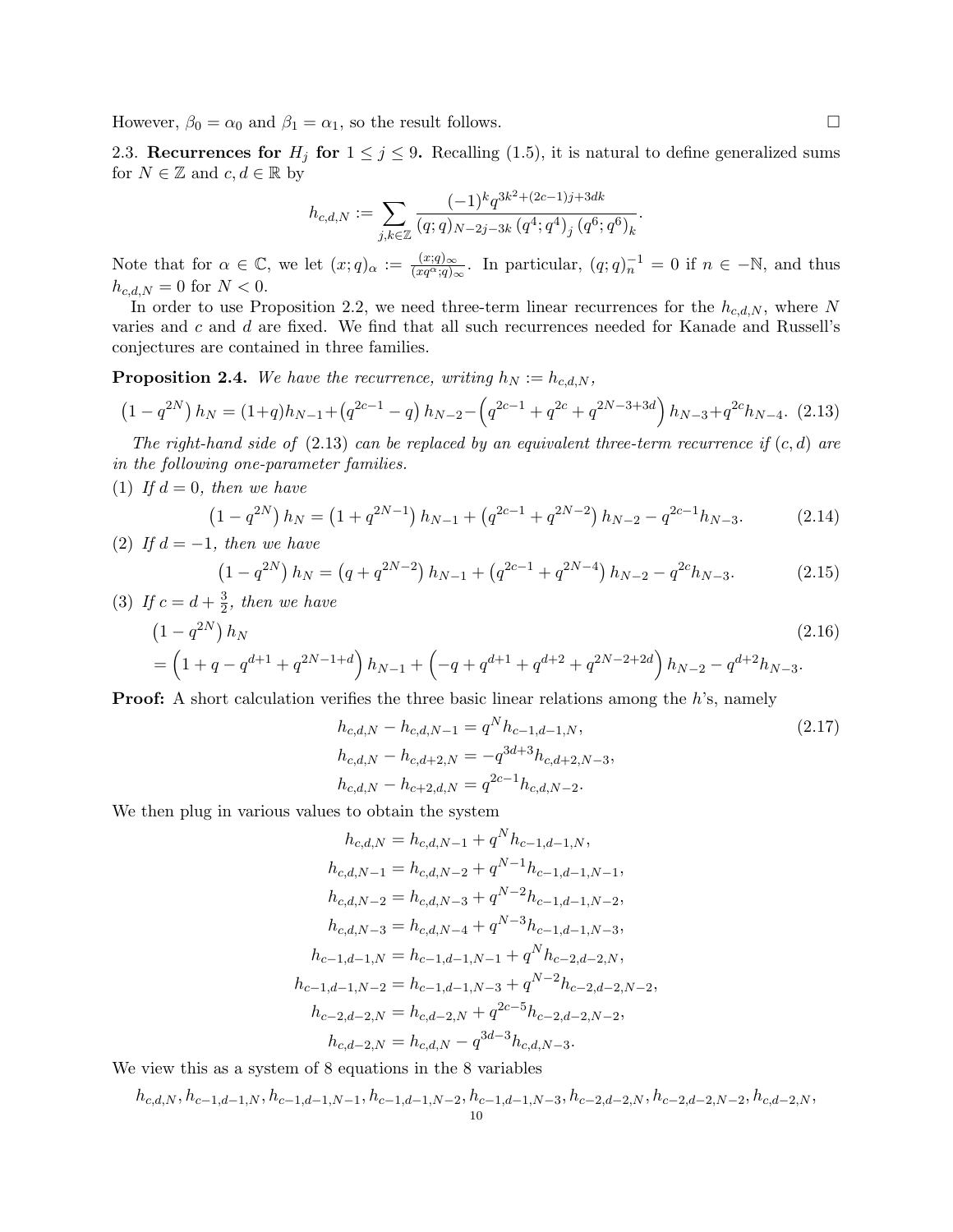with constants  $h_{c,d,N-1}, h_{c,d,N-2}, h_{c,d,N-3}, h_{c,d,N-4}$ . It is a brief calculation in linear algebra to solve for  $h_{c,d,N}$  in terms of these constants, and the result is (2.13).

We next consider the special cases listed in parts  $(1), (2),$  and  $(3)$ . In order to do so, we make use of the additional "shift" structure in the linear system: if the  $h<sub>N</sub>$  satisfy a certain linear equation  $L(N)$ , then they must also satisfy  $L(N \pm 1)$ . To use this, we assume that  $h_N$  satisfies an equation of the form

$$
(1 - q^{2N}) h_N = A_1(N)h_{N-1} + A_2(N)h_{N-2} - q^a h_{N-3}.
$$
 (2.18)

In order to use (2.13), we then apply (2.18) iteratively, to obtain

$$
(1 - q^{2N}) h_N = (A_1(N) + q^{2c-a} (1 - q^{2N-2})) h_{N-1} + (A_2(N) - q^{2c-a} A_1(N-1)) h_{N-2} - (q^a + q^{2c-a} A_2(N-1)) h_{N-3} + q^{2c} h_{N-4}.
$$
 (2.19)

If we can show that  $(2.19)$  is equivalent to  $(2.13)$ , then we can conclude that it is also equivalent to (2.18). This is because the shorter recurrence implies the longer recurrence, and the solution of a linear recurrence is uniquely determined by its initial conditions. In this case the initial conditions are always given by  $h_{c,d,N} = 0$  for  $N < 0$  and  $h_{c,d,0} = 1$ .

By plugging in the specific polynomials and constants from (2.14), (2.15), and (2.16), we find in each case that (2.19) reduces to (2.13). This proves the three-term recurrences.

 $\Box$ 

## 3. PROOF FOR  $H_1$

In this section we prove (1.6). We treat this case separately as the functional equation for  $H_1(x)$ turns out to be more complicated than those for  $H_j$  with  $2 \leq j \leq 9$ .

We claim that

$$
H_1(x) = (1 + q(1 + q - q^2) x) H_1 (xq^2) + xq^3 (1 - xq^2 (1 - q - q^2)) H_1 (xq^4) + x^2q^8 (1 - xq^4) H_1 (xq^6).
$$
 (3.1)

For this we write, with  $N := i + 2j + 3k$  throughout,

$$
(i+2j+3k)(i+2j+3k-1)+3k^2+i+6j+6k=N^2+3k^2+4j+3k,
$$

to obtain

$$
H_1(x) = \sum_{N \ge 0} h_{1,N} \cdot q^{N^2} x^N,
$$

where  $h_{1,N} := h_{\frac{5}{2},1,N}$ . A direct calculation shows that  $(3.1)$  is equivalent to

$$
(1 - q^{2N}) h_{1,N} = (1 + q - q^2 + q^{2N}) h_{1,N-1} + (-q + q^2 + q^3 + q^{2N}) h_{1,N-2} - q^3 h_{1,N-3}, \quad (3.2)
$$

which follows from  $(2.16)$  with  $d = 1$  (as it turns out,  $H_1$  is the only identity that uses  $(2.16)$ ).

The remainder of the proof is quite similar to that of Proposition 2.2. Set

$$
B(x) := \frac{H_1(x)}{(x;q^2)_{\infty}},
$$

so that dividing  $(3.1)$  by  $(xq^4; q^2)_{\infty}$  yields

$$
(1-x)(1-xq^{2}) B(x)
$$
  
=  $(1+xq+xq^{2}-xq^{3})(1-xq^{2}) B(xq^{2})+xq^{3}(1-xq^{2}+xq^{3}+xq^{4}) B(xq^{4})+x^{2}q^{8}B(xq^{6}).$   
Writing

$$
B(x) =: \sum_{n\geq 0} \beta_n x^n
$$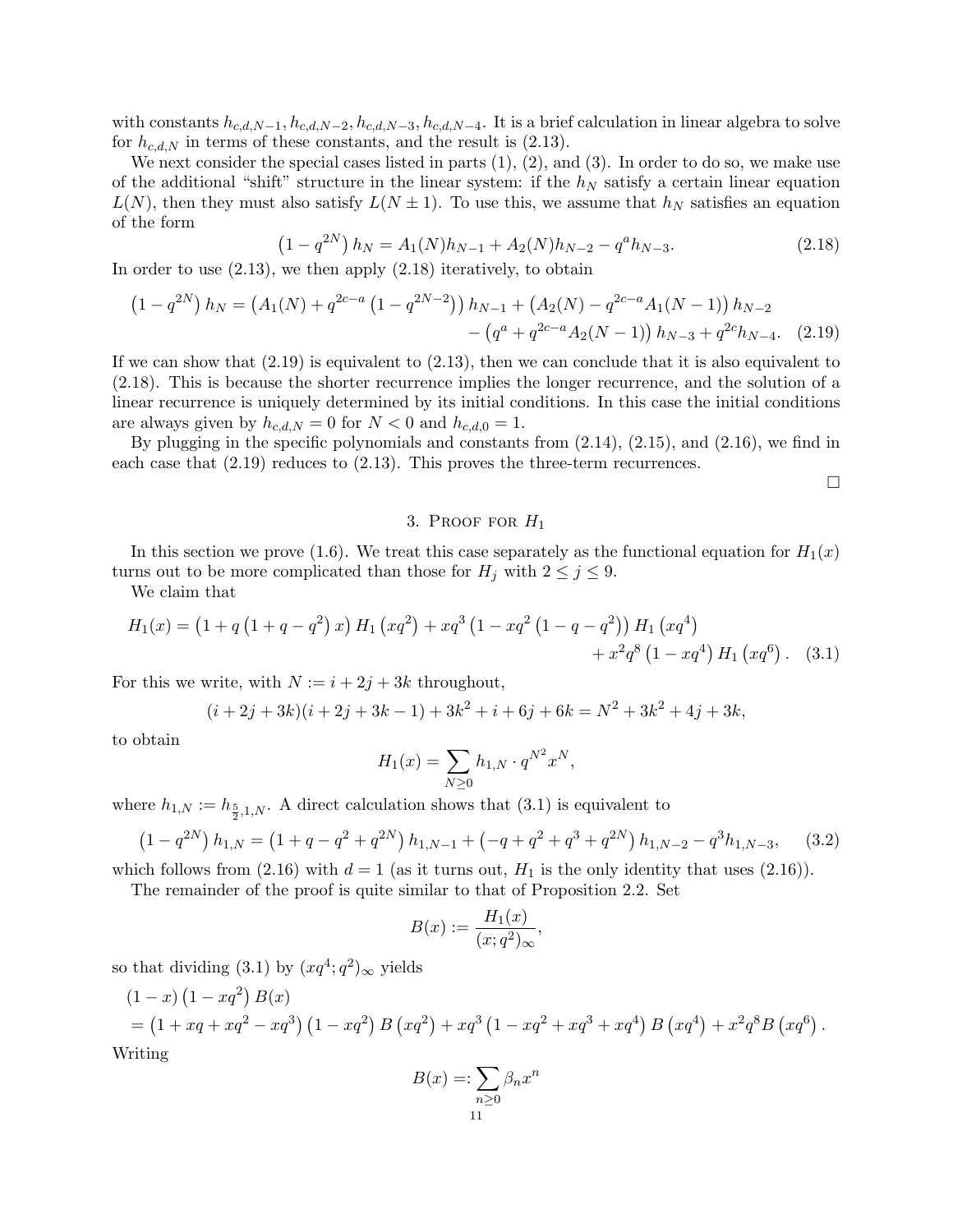gives

$$
(1 - q^{2n}) \beta_n = (1 + q^2 + q^{2n-1} - q^{2n+1} + q^{4n-1}) \beta_{n-1} - q^2 (1 - q^{2n-1}) (1 + q^{2n-2}) (1 + q^{2n-3}) \beta_{n-2}.
$$
\n(3.3)

Set

$$
\gamma_n := \frac{\left(q^2; q^2\right)_n}{(q;q)_{2n+1}} \beta_n, \qquad C(x) := \sum_{n \ge 0} \gamma_n x^n.
$$

Proposition 2.1 applies to  $B(x)$  and  $C(x)$ , giving that

$$
\lim_{x \to 1^-} (1 - x) B(x) = \beta_{\infty} = (q; q^2)_{\infty} \gamma_{\infty} = (q; q^2)_{\infty} \lim_{x \to 1^-} (1 - x) C(x).
$$
  
Multiplying (3.3) by 
$$
\frac{(q^2; q^2)_{n-1}}{(q; q)_{2n-1}}
$$
 yields

$$
(1 - q^{2n}) (1 - q^{2n+1}) \gamma_n
$$
  
=  $(1 + q^2 + q^{2n-1} - q^{2n+1} + q^{4n-1}) \gamma_{n-1} - q^2 (1 + q^{2n-2}) (1 + q^{2n-3}) \gamma_{n-2}.$ 

# In terms of  $C(x)$ , this is

$$
(1-x)(1-xq2) C(x) = (1+q)(1+xq) (1-xq2) C (xq2) - q (1-xq2 + x2q4) C (xq4) . (3.4)
$$
  
Set

$$
D(x) := \frac{\left(-x; q^2\right)_{\infty} \left(x; q^2\right)_{\infty}}{\left(-x^3; q^6\right)_{\infty}} C(x).
$$

We multiply (3.4) by  $\frac{(-xq^2;q^2)\infty(xq^4;q^2)\infty}{(-x^3q^6;q^6)}$  $\frac{q^2; q^2 \in (xq^2; q^2)_{\infty}}{(-x^3q^6; q^6)_{\infty}}$  to obtain  $1 + x^3$  $\frac{1+x}{1+x}D(x) = (1+q)(1+xq)D\left(xq^2\right) - qD\left(xq^4\right).$ 

That is,

$$
(1 - x + x2) D(x) = (1 + q + xq + xq2) D (xq2) – qD (xq4).
$$

Writing

$$
D(x) =: \sum_{n \ge 0} \delta_n x^n
$$

yields

$$
(1 - q^{2n}) (1 - q^{2n+1}) \delta_n = (1 + q^{2n-1} + q^{2n}) \delta_{n-1} - \delta_{n-2}.
$$
 (3.5)

Note that  $\delta_0 = \gamma_0 = \frac{1}{1-q}$ .

Lastly, set

$$
\varepsilon_n := (q;q^2)_{n+1} \, \delta_n.
$$

Multiplying  $(3.5)$  by  $(q;q^2)_n$  gives

$$
(1 - q^{2n}) \varepsilon_n = (1 + q^{2n-1} + q^{2n}) \varepsilon_{n-1} - (1 - q^{2n-1}) \varepsilon_{n-2}.
$$

Setting

$$
E(x) =: \sum_{n \ge 0} \varepsilon_n x^n,
$$

we obtain

$$
E(x) = \frac{(1+x)(1+xq)(1+xq^{2})}{1+x^{3}} E(xq^{2}).
$$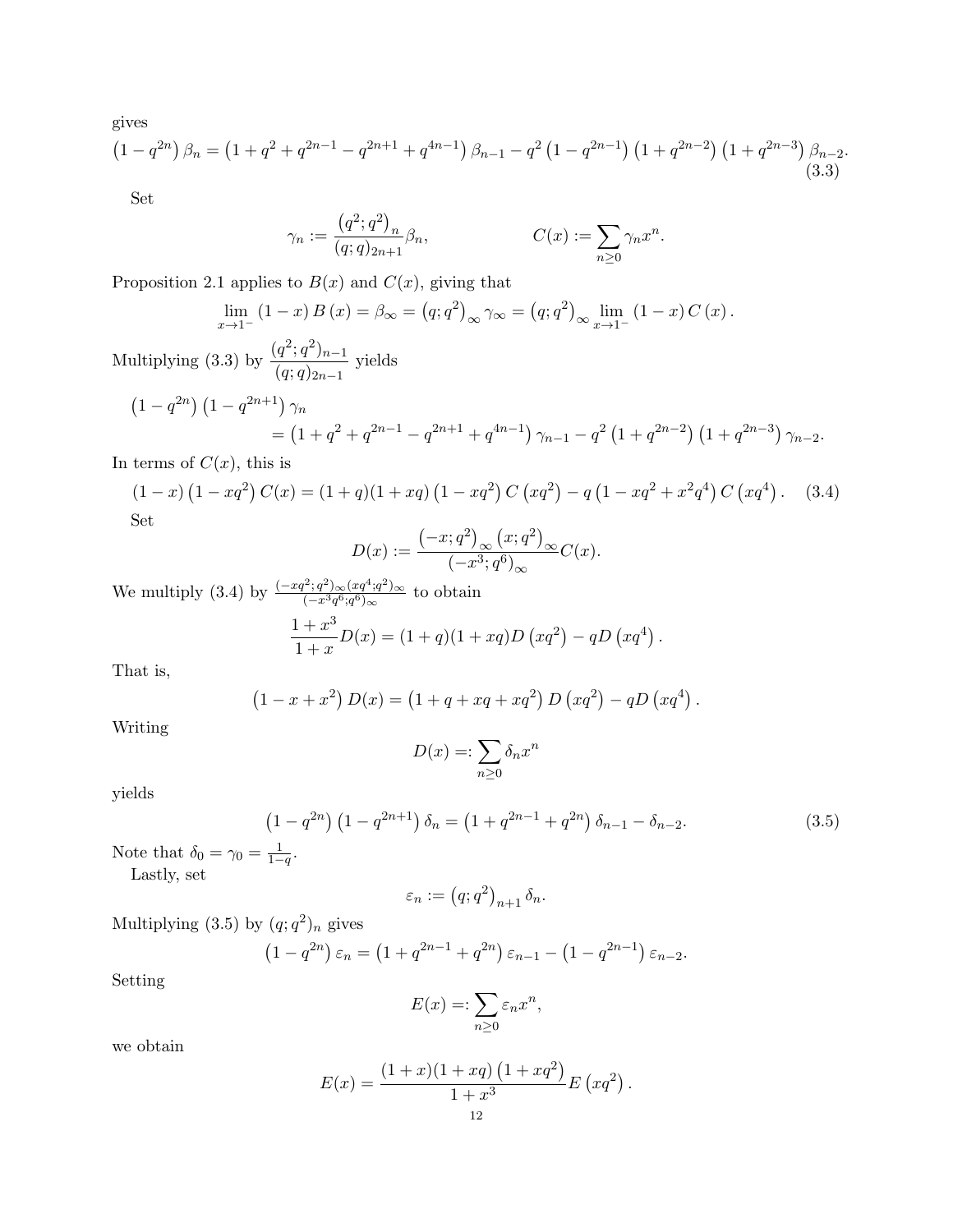Noting that  $E(0) = \varepsilon_0 = 1$ , we have that

$$
E(x) = \frac{(-x;q)_{\infty}(-xq^2;q^2)_{\infty}}{(-x^3;q^6)_{\infty}}.
$$

Using (2.2), we find that

$$
E(x) = \sum_{\ell,m,r \ge 0} \frac{(-1)^{\ell} q^{\frac{1}{2}m(m-1) + r(r+1)}}{(q;q)_m (q^2;q^2)_r (q^6;q^6)_\ell} x^{m+r+3\ell}.
$$

Thus

$$
\varepsilon_n = \sum_{r+m+3\ell=n} \frac{(-1)^{\ell} q^{\frac{1}{2}m(m-1)+r(r+1)}}{(q;q)_m (q^2;q^2)_r (q^6;q^6)_{\ell}}, \qquad \delta_n = \sum_{r+m+3\ell=n} \frac{(-1)^{\ell} q^{\frac{1}{2}m(m-1)+r(r+1)}}{(q;q)_m (q^2;q^2)_r (q^6;q^6)_{\ell} (q;q^2)_{n+1}}.
$$

We then have that

$$
D(x) = \sum_{\substack{n \geq 0, \\ m+r+3\ell=n}} \frac{(-1)^{\ell} q^{\frac{1}{2}m(m-1)+r(r+1)}}{(q;q)_m (q^2;q^2)_r (q^6;q^6)_\ell (q;q^2)_{n+1}} x^n
$$

$$
= \sum_{n,r,\ell \geq 0} \frac{(-1)^{\ell} q^{\frac{1}{2}n(n-1)+r(r+1)}}{(q;q)_n (q^2;q^2)_r (q^6;q^6)_\ell (q;q^2)_{n+r+3\ell+1}} x^{n+r+3\ell}, \tag{3.6}
$$

changing  $n \mapsto n + r + 3\ell$  in the second line. We apply (2.3) to the inner sum on r, finding it is equal to

$$
\begin{split} &\frac{1}{(q;q^2)_{n+3\ell+1}}\lim_{\substack{a\to\infty\\ b\to 0}}2\phi_1\Bigg[q^{2n+6\ell+3};q^2,-\frac{xq^2}{a}\Bigg]\\ &=\frac{1}{(q;q^2)_{n+3\ell+1}}\frac{\left(-xq^2;q^2\right)_{\infty}}{(q^{2n+6\ell+3};q^2)_{\infty}}\lim_{b\to 0}2\phi_1\Bigg[\frac{q^{2n+6\ell+3}}{-xq^2},0;q^2,b\Bigg]=\frac{\left(-xq^2;q^2\right)_{\infty}}{(q;q^2)_{\infty}}\sum_{r\geq 0}\frac{(-1)^rq^{r^2+2r+2nr+6\ell r}}{(-xq^2,q^2;q^2)_r}. \end{split}
$$

Inserting this into (3.6), and evaluating the inner sums on n and  $\ell$  with (2.2), we have

$$
D(x) = \frac{(-xq^2;q^2)_{\infty}}{(q;q^2)_{\infty}} \sum_{n,r,\ell \geq 0} \frac{(-1)^{r+\ell} q^{\frac{1}{2}n(n-1)+r^2+2r+2nr+6\ell r}}{(q;q^2)_{\infty}} x^{n+3\ell}
$$
  
\n
$$
= \frac{(-xq^2;q^2)_{\infty}}{(q;q^2)_{\infty}} \sum_{r\geq 0} \frac{(-1)^r q^{r^2+2r}}{(-xq^2,q^2;q^2)_r} \sum_{n\geq 0} \frac{q^{\frac{1}{2}n(n-1)+2nr}}{(q;q)_n} x^n \sum_{\ell \geq 0} \frac{(-1)^{\ell} q^{6\ell r}}{(q^6;q^6)_{\ell}} x^{3\ell}
$$
  
\n
$$
= \frac{(-xq^2;q^2)_{\infty}}{(q;q^2)_{\infty}} \sum_{r\geq 0} \frac{(-1)^r q^{r^2+2r}}{(-xq^2,q^2;q^2)_r} (-xq^{2r};q)_{\infty} \frac{1}{(-x^3q^{6r};q^6)_{\infty}}
$$
  
\n
$$
= \frac{(-x;q)_{\infty} (-xq^2;q^2)_{\infty}}{(-x^3;q^6)_{\infty} (q;q^2)_{\infty}} \sum_{r\geq 0} \frac{(-1)^r (-x^3;q^6)_r q^{r^2+2r}}{(-x;q)_{2r} (-xq^2,q^2;q^2)_r}.
$$
 (3.7)

We claim that

$$
\sum_{r\geq 0} \frac{(-1)^r (-1;q^6)_r q^{r^2+2r}}{(-1;q)_{2r} (-q^2,q^2;q^2)_r} = \frac{(q;q^2)_{\infty} (q^2,q^{10},q^{12};q^{12})_{\infty}}{(q^2;q^2)_{\infty} (q,q^{11};q^{12})_{\infty}}.
$$
\n(3.8)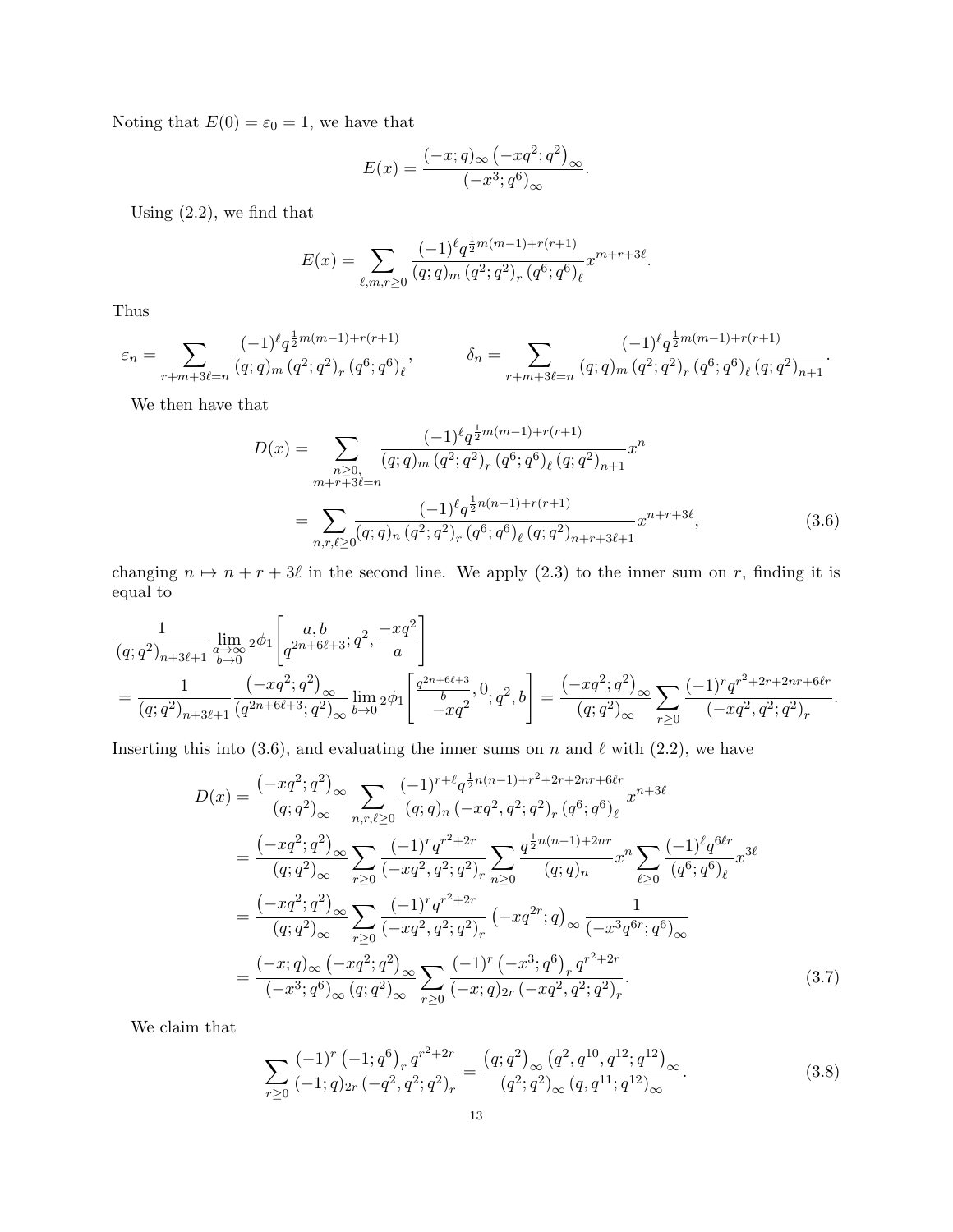This follows, letting  $q \mapsto -q$  in the following identity of McLaughlin and Sills [23, (1.12)]

$$
\sum_{r\geq 0} \frac{(-1;q^6)_r (-q;q^2)_r q^{r^2+2r}}{(-1;q^2)_r (q^2;q^2)_{2r}} = \frac{(-q;q^2)_{\infty} (q,q^{11},q^{12};q^{12})_{\infty} (q^{10},q^{14};q^{24})_{\infty}}{(q^2;q^2)_{\infty}}.
$$

This yields that

$$
D(1) = \frac{(-1;q)_{\infty} ( -q^2;q^2 )_{\infty} (q^2,q^{10},q^{12};q^{12})_{\infty} }{(-1;q^6)_{\infty} (q^2;q^2)_{\infty} (q,q^{11};q^{12})_{\infty}}.
$$

We now evaluate  $H_1(1)$ . By Proposition 2.1, and recalling (3.7) and (3.8), we have

$$
H_1(1) = (q^2; q^2)_{\infty} \lim_{x \to 1^-} (1 - x)B(x) = (q; q)_{\infty} \lim_{x \to 1^-} (1 - x)C(x) = \frac{(q; q)_{\infty} (-1; q^6)_{\infty}}{(-1; q^2)_{\infty} (q^2; q^2)_{\infty}} D(1)
$$
  
= 
$$
\frac{1}{(q, q^4, q^6, q^8, q^{11}; q^{12})_{\infty}}.
$$

This completes the proof of (1.6).

# 4. PROOFS FOR  $H_j$  with  $2 \le j \le 11$

In the following subsections, we give short explanations of the results for these functions. The functions  $H_j$  for  $2 \le j \le 9$  use Proposition 2.2, while  $H_{10}$  and  $H_{11}$  require Proposition 2.3.

4.1.  $H_2$ . As noted in [15, Theorems 3.3.1 and 3.3.2], the identity for  $H_2(1)$  follows from the identities for  $H_1(1)$  and  $H_3(1)$ . As such, we skip  $H_2(1)$ .

4.2.  $H_3$ . We claim that

$$
H_3(x) = (1 + xq^4) H_3(xq^2) + xq^5 (1 + xq^3) H_3(xq^4) + x^2q^{12} (1 - xq^4) H_3(xq^6).
$$
 (4.1)

For this we write

$$
(i + 2j + 3k)(i + 2j + 3k - 1) + 3k2 + 4i + 6j + 12k = N2 + 3N + 3k2 - 2j,
$$

to obtain that

$$
H_3(x) = \sum_{N \ge 0} h_{3,N} \cdot q^{N^2 + 3N} x^N,
$$

where  $h_{3,N} := h_{-\frac{1}{2},0,N}$ . We find that  $(4.1)$  is equivalent to

$$
(1 - q^{2N}) h_{3,N} = (1 + q^{2N-1}) h_{3,N-1} + (q^{-2} + q^{2N-2}) h_{3,N-2} - q^{-2} h_{3,N-3}.
$$

This is  $(2.14)$  with  $c=-\frac{1}{2}$  $\frac{1}{2}$ .

We next apply Proposition 2.2 with  $a = 2$  and  $b = 3$ , and find that

$$
H_3(1) = (q^6; q^4)_{\infty} \sum_{n \ge 0} \frac{(q^3; q^6)_n q^{n^2 + 3n}}{(q, q^2; q^2)_n (q^6; q^4)_n}.
$$

We rewrite the sum as

$$
\sum_{n\geq 0} \frac{\left(-q^2;q^2\right)_n (q^3;q^6)_n q^{n^2+3n}}{(q;q^2)_n (q^4;q^4)_n (q^6;q^4)_n} = (1-q^2) \sum_{n\geq 0} \frac{\left(-q^2;q^2\right)_n (q^3;q^6)_n q^{n^2+3n}}{(q;q^2)_n (q^2;q^2)_{2n+1}} = \frac{1}{(q^4,q^5,q^6,q^7,q^8,q^{10},q^{14};q^{12})_\infty},
$$

using identity  $(1.30)$  of  $[23]$ . This proves  $(1.8)$ .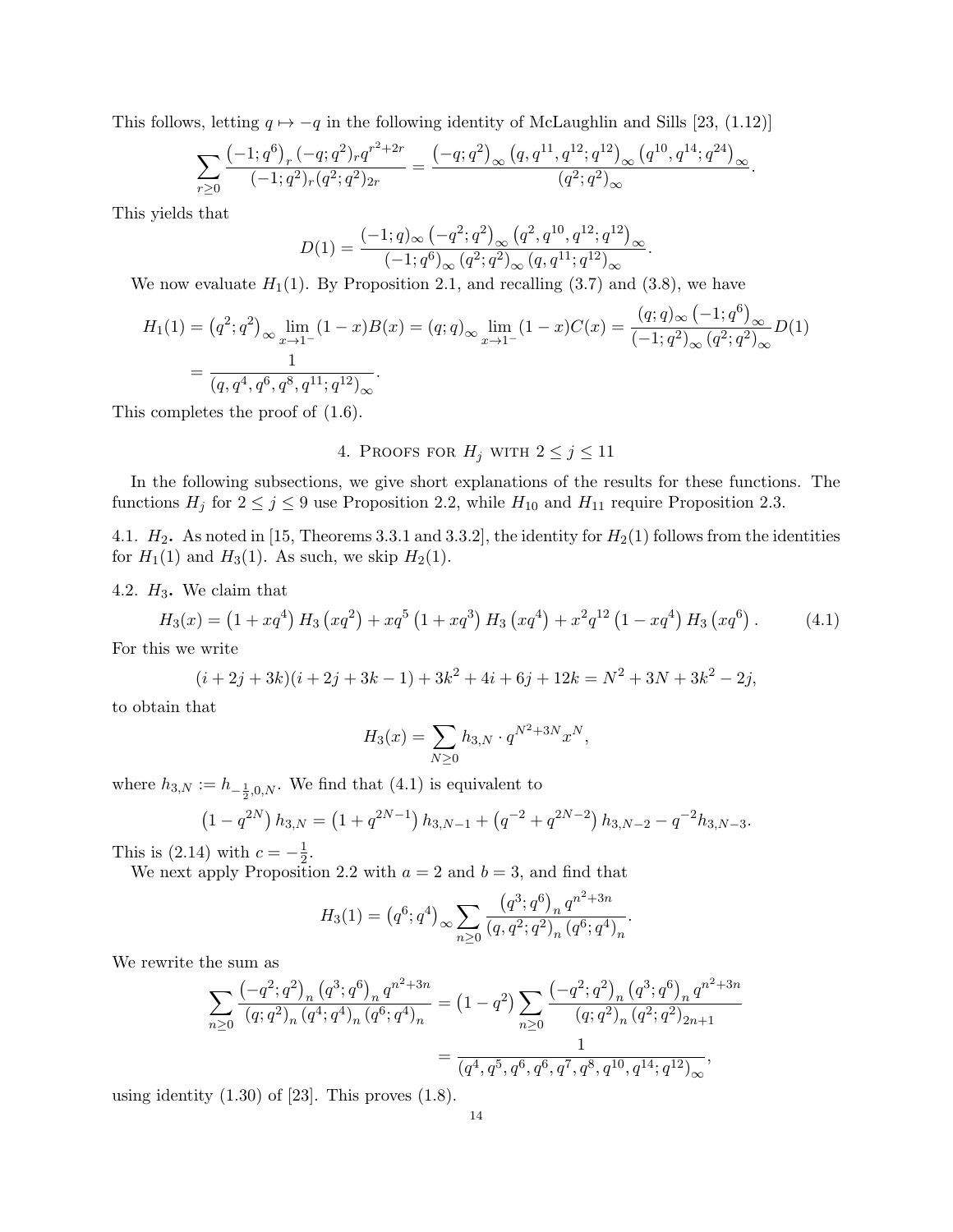4.3.  $H_4$ . We claim that

$$
H_4(x) = (1 + xq)H_4\left(xq^2\right) + xq^2\left(1 + xq^3\right)H_4\left(xq^4\right) + x^2q^6\left(1 - xq^4\right)H_4\left(xq^6\right). \tag{4.2}
$$

For this we write

$$
(i + 2j + 3k)(i + 2j + 3k - 1) + 3k2 + i + 3j + 3k = N2 + 3k2 + j
$$

to obtain that

$$
H_4(x) = \sum_{N \ge 0} h_{4,N} \cdot q^{N^2} x^N,
$$

where  $h_{4,N} := h_{1,0,N}$ . We find that  $(4.2)$  is equivalent to

$$
(1 - q^{2N}) h_{4,N} = (1 + q^{2N-1}) h_{4,N-1} + (q + q^{2N-2}) h_{4,N-2} - q h_{4,N-3}.
$$

This is (2.14) with  $c = 1$ . Proposition 2.2 with  $a = -1$  and  $b = 3$  then implies (1.17).

4.4.  $H_5$ . We claim that

$$
H_5(x) = (1 + xq^3) H_5(xq^2) + xq(q+x)H_5(xq^4) + x^2q^6 (1 - xq^2) H_5(xq^6).
$$
 (4.3)

For this we write

$$
(i + 2j + 3k)(i + 2j + 3k - 1) + 3k^2 + 2i - j + 3k = N^2 + N + 3k^2 - 5j - 3k
$$

to obtain that

$$
H_5(x) = \sum_{N \ge 0} h_{5,N} \cdot q^{N^2 + N} x^N,
$$

where  $h_{5,N} := h_{-2,-1,N}$ . We find that (4.3) is equivalent to

$$
(1 - q^{2N}) h_{5,N} = (q + q^{2N-2}) h_{5,N-1} + (q^{-5} + q^{2N-4}) h_{5,N-2} - q^{-4} h_{5,N-3}.
$$

This is  $(2.15)$  with  $c = -2$ .

Proposition 2.2 does not directly apply to  $H_5(x)$ , and unlike with  $H_1(x)$ , we cannot adapt the proof. In particular, the first reasonable step would be to divide the functional equation for  $H_5(x)$  by  $(xq^{-2}; q^2)_{\infty}$ , but then it is not valid to apply Appell's Comparison Theorem, because the resulting series has radius of convergence  $|q|^2 < 1$ . As such, we introduce another function that is related to  $H_5(x)$  and to which Proposition 2.2 does apply. We set

$$
J_5(x) := H_5(x) - xq^3 H_5(xq^2).
$$

The idea is to apply Proposition 2.2 to  $H_5(xq^2)$  and  $J_5(x)$  separately and obtain from this a formula for  $H_5(1)$ .

From (4.3), we obtain that

$$
H_5\left(xq^2\right) = \left(1+xq^5\right)H_5\left(xq^4\right) + xq^4(1+xq)H_5\left(xq^6\right) + x^2q^{10}\left(1-xq^4\right)H_5\left(xq^8\right),
$$

and so applying Proposition 2.2 with  $a = 3$  and  $b = 1$  to  $A(x) = H_5(xq^2)$  gives that

$$
H_5(q^2) = (q^3; q^4)_{\infty} \sum_{n \ge 0} \frac{(q^{-3}; q^6)_n q^{n^2 + 4n}}{(q^{-1}, q^2; q^2)_n (q^3; q^4)_n}.
$$

We claim that

$$
J_5(x) = (1 + xq^{5}) J_5(xq^{2}) + xq (q + x) J_5(xq^{4}) + x^{2}q^{6} (1 - xq^{4}) J_5(xq^{6}).
$$

This follows from the functional equation for  $H_5$  by shifting  $x \mapsto xq^2$  in (4.3), multiplying by  $xq^5$ , and then subtracting the resulting equation from (4.3).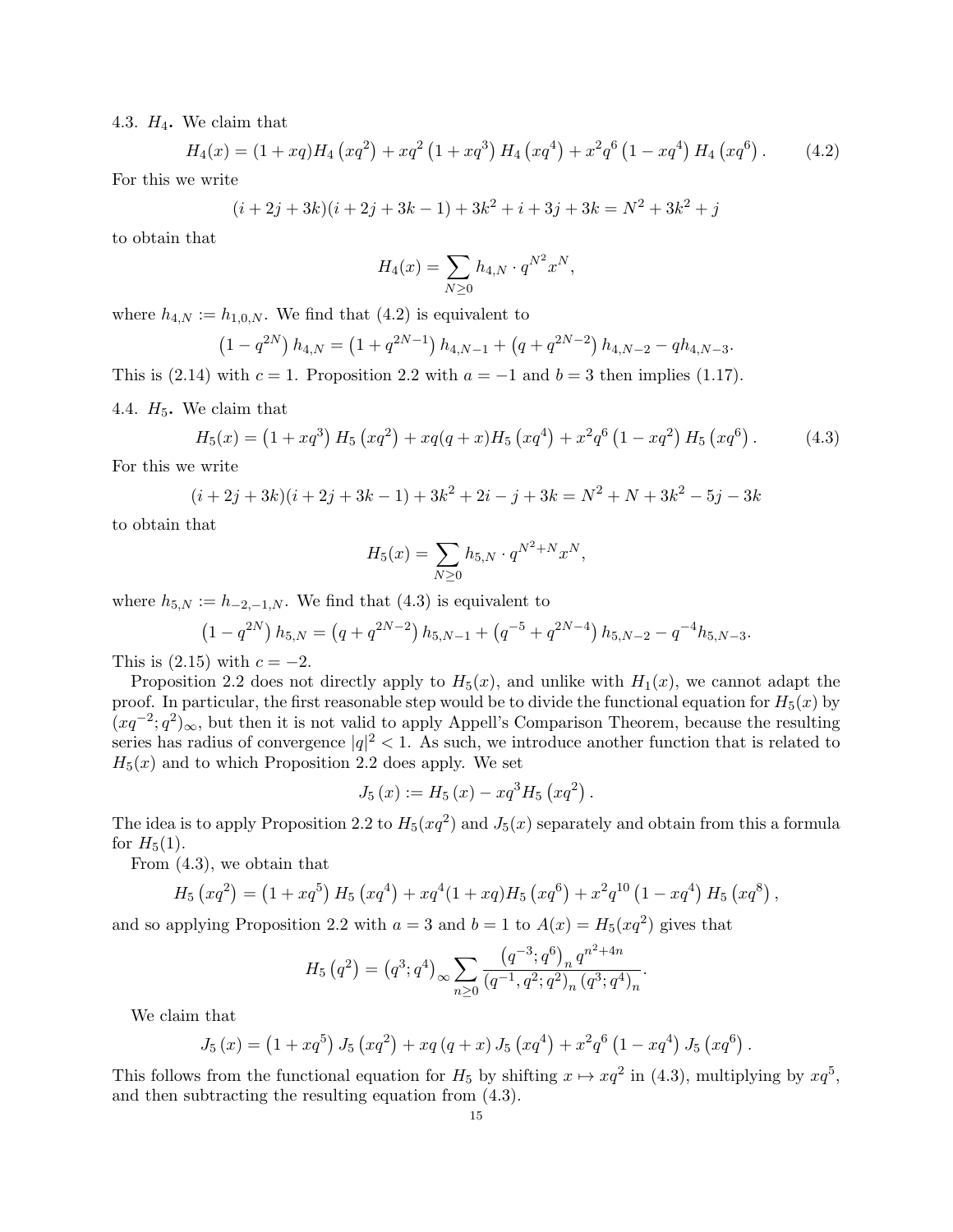We apply Proposition 2.2 with  $a = 3$  and  $b = -1$  to find that

$$
J_5(1) = (q^{-1}; q^4)_{\infty} \sum_{n \ge 0} \frac{(q^{-9}; q^6)_n q^{n^2 + 4n}}{(q^{-3}, q^2; q^2)_n (q^{-1}; q^4)_n}.
$$

Thus

$$
H_5(1) = (q^{-1}; q^4)_{\infty} \sum_{n \ge 0} \frac{(q^{-9}; q^6)_n q^{n^2 + 4n}}{(q^{-3}, q^2; q^2)_n (q^{-1}; q^4)_n} + (q^3; q^4)_{\infty} \sum_{n \ge 0} \frac{(q^{-3}; q^6)_n q^{n^2 + 4n + 3}}{(q^{-1}, q^2; q^2)_n (q^3; q^4)_n}.
$$

By isolating the  $n = 0$  term and then shifting  $n \mapsto n + 1$ , we find that

$$
\sum_{n\geq 0} \frac{\left(q^{-9};q^{6}\right)_{n} q^{n^{2}+4n}}{\left(q^{-3},q^{2};q^{2}\right)_{n} \left(q^{-1};q^{4}\right)_{n}} = 1 + \frac{1+q^{-3}+q^{-6}}{1-q^{-1}} \sum_{n\geq 0} \frac{\left(q^{-3};q^{6}\right)_{n} q^{n^{2}+6n+5}}{\left(1-q^{2n+2}\right) \left(q^{-1},q^{2};q^{2}\right)_{n} \left(q^{3};q^{4}\right)_{n}},
$$

Thus

$$
H_5(1) = (q^{-1}; q^4)_{\infty} + (q^3; q^4)_{\infty} \sum_{n \ge 0} \frac{\left(1 + q^{2n-4} + q^{2n-1}\right) \left(q^{-3}; q^6\right)_n q^{n^2 + 4n + 3}}{\left(1 - q^{2n+2}\right) \left(q^{-1}, q^2; q^2\right)_n \left(q^3; q^4\right)_n}.
$$

This proves (1.18).

4.5.  $H_6$ . We claim that

$$
H_6(x) = (1 + xq^2) H_6(xq^2) + xq(1 + xq) H_6(xq^4) + x^2q^4(1 - xq^4) H_6(xq^6).
$$
 (4.4)

For this we write

$$
(i + 2j + 3k)(i + 2j + 3k - 1) + 3k2 + i = N2 + 3k2 - 3k - 2j
$$

to obtain that

$$
H_6(x) = \sum_{N \ge 0} h_{6,N} \cdot q^{N^2} x^N,
$$

where  $h_{6,N} := h_{-\frac{1}{2},-1,N}$ . We find that (4.4) is equivalent to

$$
(1 - q^{2N}) h_{6,N} = (q + q^{2N-2}) h_{6,N-1} + (q^{-2} + q^{2N-4}) h_{6,N-2} - q^{-1} h_{6,N-3}.
$$

This is  $(2.15)$  with  $c=-\frac{1}{2}$  $\frac{1}{2}$ . Proposition 2.2 with  $a = 0$  and  $b = 1$  then implies (1.11).

4.6.  $H_7$ . We claim that

$$
H_7(x) = (1 + xq^2) H_7(xq^2) + xq^3 (1 + xq^3) H_7(xq^4) + x^2q^8 (1 - xq^4) H_7(xq^6).
$$
 (4.5)

For this we write

$$
(i + 2j + 3k)(i + 2j + 3k - 1) + 3k2 + 2i + 4j + 6k = N2 + N + 3k2
$$

to obtain that

$$
H_7(x) = \sum_{N \ge 0} h_{7,N} \cdot q^{N^2 + N} x^N,
$$

where  $h_{7,N} := h_{\frac{1}{2},0,N}$ . We find that (4.5) is equivalent to

$$
(1 - q^{2N}) h_{7,N} = (1 + q^{2N-1}) h_{7,N} + (1 + q^{2N-2}) h_{7,N-2} - h_{7,N-3}.
$$

This is  $(2.14)$  with  $c=\frac{1}{2}$  $\frac{1}{2}$ . Proposition 2.2 with  $a = 0$  and  $b = 3$  then implies (1.12).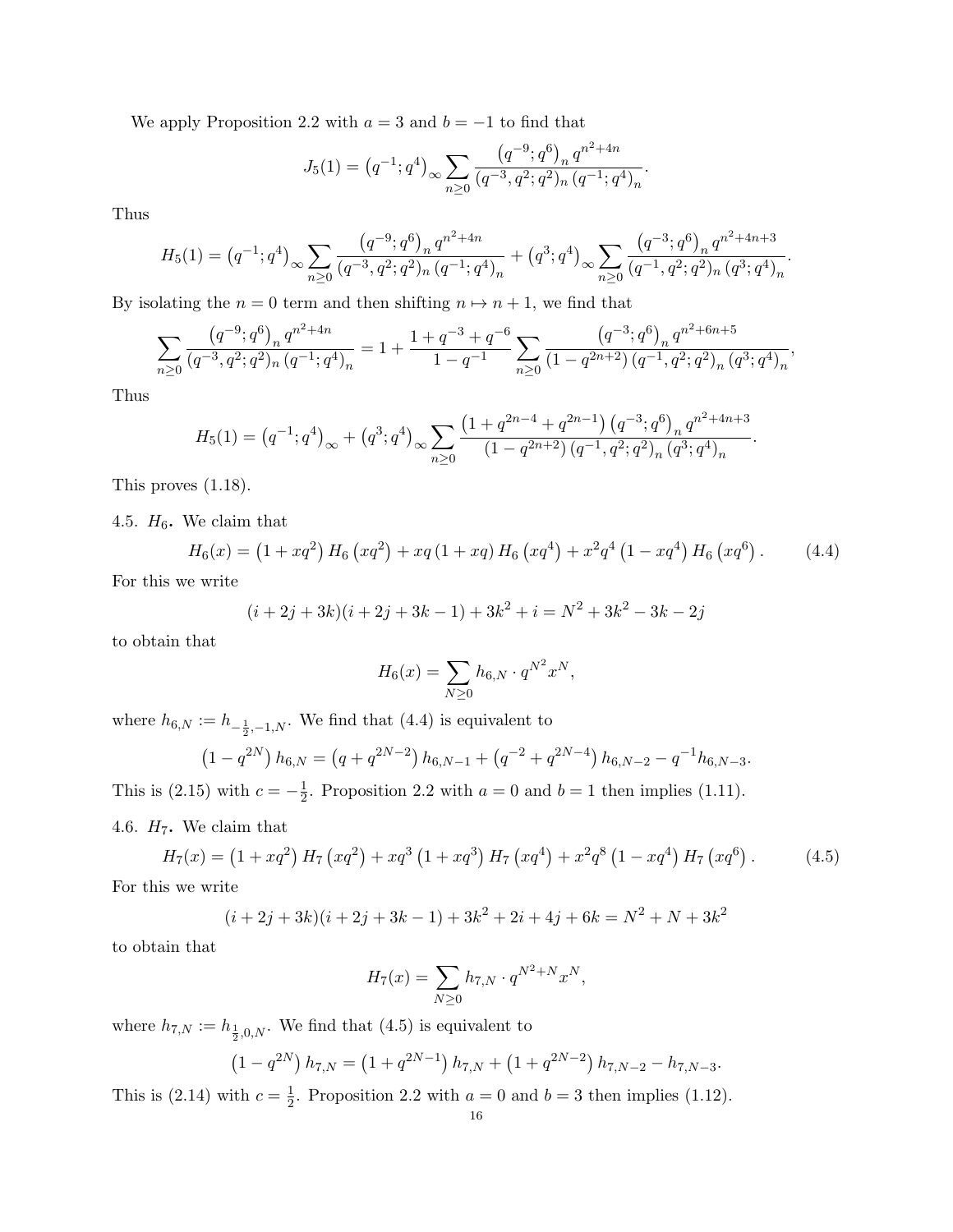4.7.  $H_9$ . We next consider  $H_9$ , as we subsequently need these calculations for  $H_8$ . We claim that

 $H_9(x) = (1+xq^3) H_9(xq^2) + xq^4 (1+xq^3) H_9(xq^4) + x^2q^{10} (1-xq^4) H_9(xq^6)$  $(4.6)$ For this, we write

$$
(i + 2j + 3k)(i + 2j + 3k - 1) + 3k^2 + 3i + 5j + 9k = N^2 + 2N + 3k^2 - j
$$

to obtain that

$$
H_9(x) = \sum_{N \ge 0} h_{9,N} \cdot q^{N^2 + 2N} x^N,
$$

where  $h_{9,N} := h_{0,0,N}$ . We find that (4.6) is equivalent to

$$
(1 - q^{2N}) h_{9,N} = (1 + q^{2N-1}) h_{9,N-1} + (q^{-1} + q^{2N-2}) h_{9,N-2} - q^{-1} h_{9,N-3}.
$$

This is  $(2.14)$  with  $c = 0$ . Proposition 2.2 with  $a = 1$  and  $b = 3$  then implies  $(1.20)$ .

4.8.  $H_8$ . We claim that

$$
H_8(x) = (1 + xq)H_8\left(xq^2\right) + xq^2(1 + xq)H_8\left(xq^4\right) + x^2q^6\left(1 - xq^2\right)H_8\left(xq^6\right). \tag{4.7}
$$

For this we write

$$
(i + 2j + 3k)(i + 2j + 3k - 1) + 3k2 + i + j + 3k = N2 + 3k2 - j
$$

to obtain that

$$
H_8(x) = \sum_{N \ge 0} h_{8,N} \cdot q^{N^2} x^N,
$$

where  $h_{8,N} := h_{9,N}$  We find that (4.7) is equivalent to

$$
(1 - q^{2N}) h_{8,N} = (1 + q^{2N-1}) h_{8,N-1} + (q^{-1} + q^{2N-2}) h_{8,N-2} - q^{-1} h_{8,N-3}.
$$

Note that  $h_{8,N} = h_{9,N}$  and so the functional equation is the same.

As with  $H_5$ , we cannot apply Proposition 2.2 directly. We set

$$
J_{8}(x) := H_{8}(x) - xqH_{8}(xq^{2}),
$$

and note that  $H_8(xq^2) = H_9(x)$ . Equation (1.20) then gives a q-hypergeometric series representation for  $H_8(q^2)$ . To find a q-hypergeometric series representation for  $J_8(1)$ , we use the recurrence

$$
J_8(x) = (1 + xq^3) J_8(xq^2) + xq^2 (1 + xq) J_8(xq^4) + x^2q^6 (1 - xq^4) J_8(xq^6).
$$

This follows by setting  $x \mapsto xq^2$  in (4.7), multiplying by  $xq^3$ , and then subtracting the resulting equation from (4.7).

We apply Proposition 2.2 with  $a = b = 1$  to find that

$$
J_8(1) = (q;q^4)_{\infty} \sum_{n\geq 0} \frac{\left(q^{-3};q^6\right)_n q^{n^2+2n}}{\left(q^{-1},q^2;q^2\right)_n (q;q^4)_n}
$$

.

Thus

$$
H_8(1) = J_8(1) + qH_9(1) = (q;q^4)_{\infty} \sum_{n\geq 0} \frac{\left(q^{-3};q^6\right)_n q^{n^2+2n}}{\left(q^{-1},q^2;q^2\right)_n \left(q;q^4\right)_n} + \left(q^5;q^4\right)_{\infty} \sum_{n\geq 0} \frac{\left(q^3;q^6\right)_n q^{n^2+2n+1}}{\left(q,q^2;q^2\right)_n \left(q^5;q^4\right)_n}.
$$

To finish the prove we rewrite the first sum, splitting off the  $n = 0$  term, as

$$
(q;q^4)_{\infty} + (q^5;q^4)_{\infty} \frac{1-q^{-3}}{1-q^{-1}} \sum_{n\geq 0} \frac{(q^3;q^6)_n q^{n^2+4n+3}}{(q;q^2)_n (q^2;q^2)_{n+1} (q^5;q^4)_n}.
$$

Combining proves (1.19).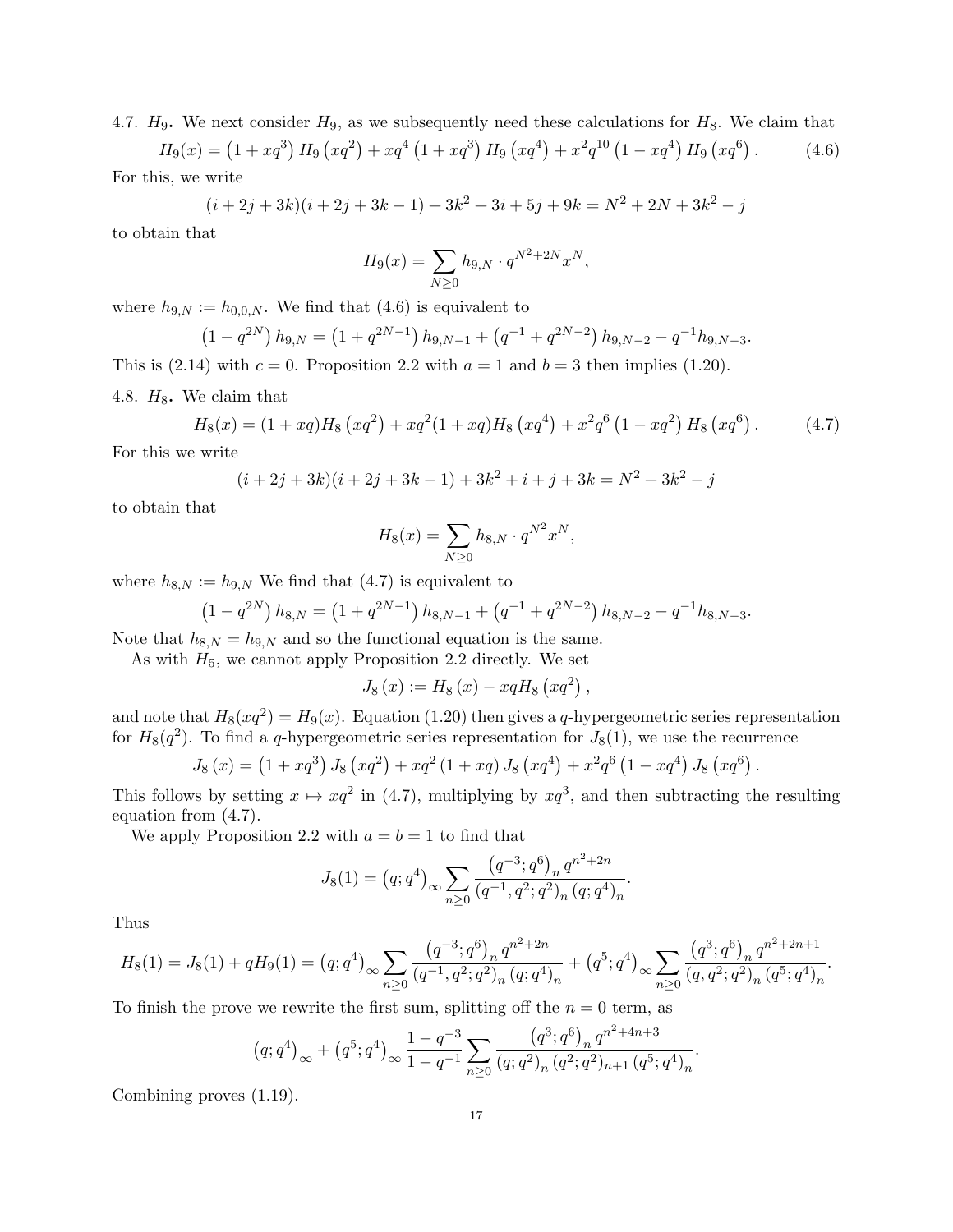4.9.  $H_{10}$ . To begin we rewrite, using  $(2.2)$ ,

$$
H_{10}(1) = \sum_{i,j,k \ge 0} \frac{q^{\frac{1}{2}i(i-1)+i+2ij+3ik+\frac{1}{2}(2j+3k)(2j+3k-1)+j^2+2j+4k}}{(q;q)_i (q^2;q^2)_j (q^3;q^3)_k}
$$
  
= 
$$
\sum_{j,k \ge 0} \frac{(-q^{1+2j+3k};q)_{\infty} q^{\frac{1}{2}(2j+3k)(2j+3k-1)+j^2+2j+4k}}{(q^2;q^2)_j (q^3;q^3)_k} = (-q;q)_{\infty} \sum_{j,k \ge 0} \frac{q^{\frac{1}{2}(2j+3k)(2j+3k-1)+j^2+2j+4k}}{(-q;q)_{2j+3k} (q^2;q^2)_j (q^3;q^3)_k}.
$$

We set

$$
J_{10}(x) := \sum_{j,k \ge 0} \frac{q^{\frac{1}{2}(2j+3k)(2j+3k-1)+j^2+2j+4k}}{(-q;q)_{2j+3k}(q^2;q^2)_j (q^3;q^3)_k} x^{2j+2k},
$$

and claim that

$$
J_{10}(x) = q^{-2} \left(1 + q^2\right) \left(1 + x^2 q^6\right) J_{10}\left(xq^3\right) - q^{-2} \left(1 + x^2 q^7\right) \left(1 + x^2 q^{11}\right) J_{10}\left(xq^6\right). \tag{4.8}
$$

To prove (4.8) we write, with  $M := j + k$  throughout,

$$
\frac{1}{2}(2j+3k)(2j+3k-1)+j^2+2j+4k=3M^2+M+\frac{3k^2}{2}+\frac{3k}{2}.
$$

This yields that

$$
J_{10}(x) = \sum_{M \ge 0} j_{10,M} \cdot q^{3M^2 + M} x^{2M},
$$

where

$$
j_{10,M} := \sum_{k \geq 0} \frac{q^{\frac{3}{2}k(k+1)}}{(-q;q)_{2M+k} (q^2;q^2)_{M-k} (q^3;q^3)_k},
$$

which also gives that  $j_{10,M} = 0$  for  $M < 0$ , and  $j_{10,0} = 1$ . We find that (4.8) is equivalent to

$$
\left(1 - q^{6M}\right)\left(1 - q^{6M-2}\right)j_{10,M} = \left(1 + q^2 - q^{6M-5} - q^{6M-1}\right)j_{10,M-1} - q^2j_{10,M-2}.\tag{4.9}
$$

We prove (4.9) using the q-Zeilberger algorithm, as implemented in MAPLE's QDifferenceEquations package. Set

$$
f_{10,k,M} := \frac{q^{\frac{3}{2}k(k+1)}}{(-q;q)_{2M+k} (q^2;q^2)_{M-k} (q^3;q^3)_k},
$$
  
\n
$$
g_{10,k,M} := \frac{q^6 (q^{4M+2} - q^{4M+3k-1}(1+q) - q^{6M+4k+2} + q^{6M+k+3}(1+q) + q^{8M+2k+6}(1-q^2))}{(1+q^{2M+k+3})(1+q^{2M+k+2})(1+q^{2M+k+1})(q^{2k} - q^{2M+2})(q^{2M+4} - q^{2k})}
$$
  
\n
$$
\times \left(1-q^{3k}\right) f_{10,k,M}.
$$

Elementary rearrangements then reveal that

$$
\left(1 - q^{6M+10}\right) \left(1 - q^{6M+12}\right) f_{10,k,M+2} - \left(1 + q^2 - q^{6M+7} - q^{6M+11}\right) f_{10,k,M+1} + q^2 f_{10,k,M}
$$
\n
$$
= g_{10,k+1,M} - g_{10,k,M}.\tag{4.10}
$$

We note that  $g_{10,0,M} = 0$  and  $\lim_{k\to\infty} g_{10,k,M} = 0$ , so that summing (4.10) over k implies (4.9). The q-Zeilberger algorithm is an effective tool for verifying the recurrence satisfied by  $J_{10}$  (and  $J_{11}$ , as seen in the next subsection) as  $j_{10,M}$  has just one summation variable and one additional parameter M.

Proposition 2.3 applied to  $J_{10}$  with  $a = -2$ ,  $b = 4$ ,  $c = 6$ ,  $\alpha_0 = 1$ , and  $\alpha_1 = 0$  implies that

$$
H_{10}(1) = (-q;q)_{\infty} J_{10}(1) = (-q;q)_{\infty} (-q^5;q^6)_{\infty} 2\phi_1 \left[ \frac{q^{-1},q}{q^4};q^6,-q^5 \right].
$$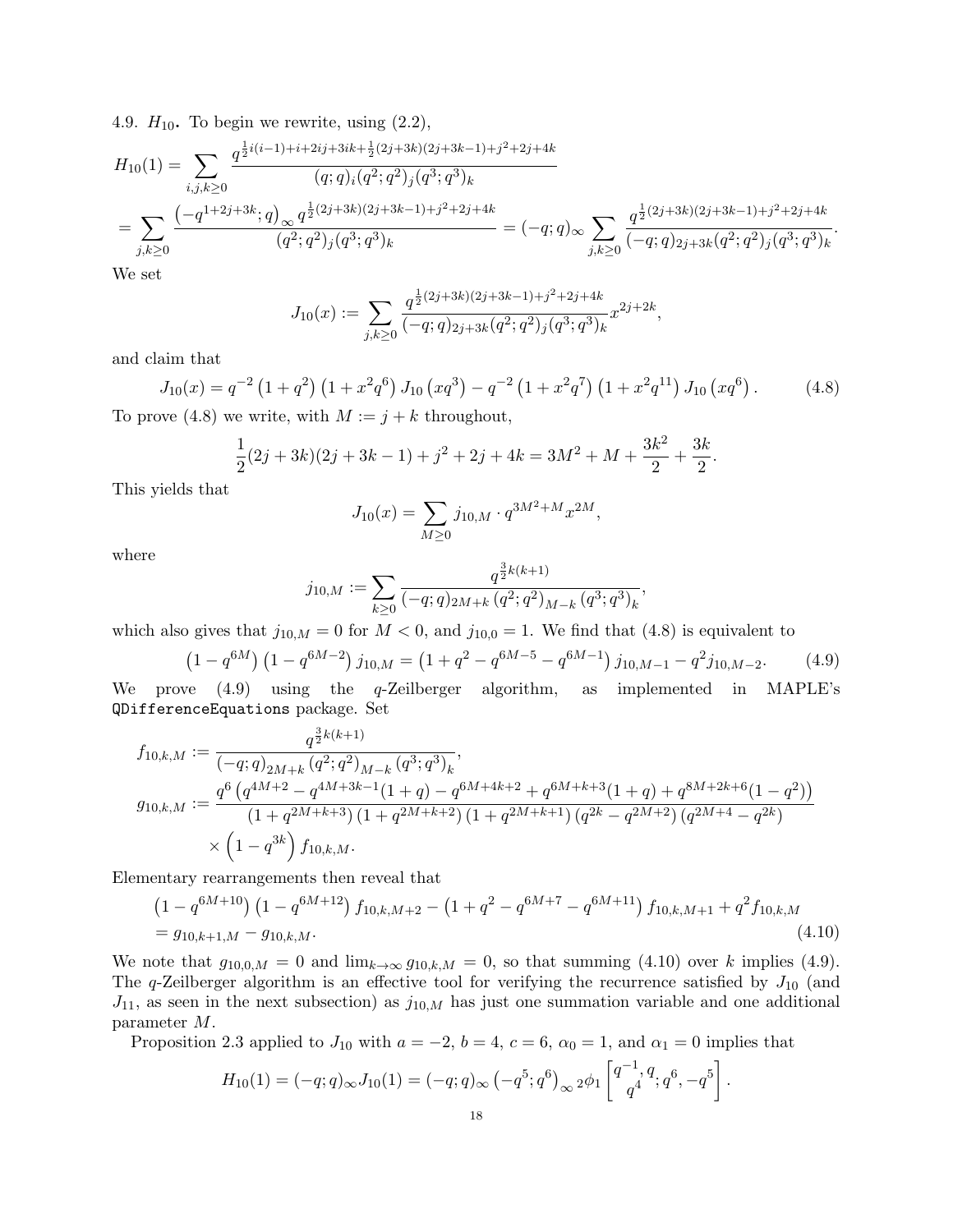The  $_2\phi_1$  can then be evaluated using (2.4) (with  $a = q^{-1}, b = q$ , and  $q \mapsto q^6$ ), and we obtain

$$
H_{10}(1) = \frac{(-q;q)_{\infty} (-q^5;q^6)_{\infty} (q^5,q^9,q^{12};q^{12})_{\infty}}{(-q^5,q^4,q^6;q^6)_{\infty}} = \frac{1}{(q;q^3)_{\infty} (q^3,q^6,q^{11};q^{12})_{\infty}}.
$$

This proves (1.15).

4.10.  $H_{11}$ . As with  $H_{10}$ , by (2.2), we have that

$$
H_{11}(1) = \left(-q^2; q\right)_{\infty} \sum_{j,k \ge 0} \frac{q^{\frac{1}{2}(2j+3k)(2j+3k-1)+j^2+4j+5k}}{\left(-q^2; q\right)_{2j+3k} (q^2; q^2)_j (q^3; q^3)_k}.
$$

We set

$$
J_{11}(x) := \sum_{j,k \ge 0} \frac{q^{\frac{1}{2}(2j+3k)(2j+3k-1)+j^2+4j+5k}}{(-q^2;q)_{2j+3k}(q^2;q^2)_j (q^3;q^3)_k} x^{2j+2k}
$$

and claim that

$$
J_{11}(x) = (1+q^2) (1+x^2q^6) J_{11}(xq^3) - q^2 (1+x^2q^7) (1+x^2q^{11}) J_{11}(xq^6).
$$
 (4.11)

To show (4.11), we write

$$
\frac{1}{2}(2j+3k)(2j+3k-1)+j^2+4j+5k=3M^2+3M+\frac{3k^2}{2}+\frac{k}{2}.
$$

Thus

$$
J_{11}(x) = \sum_{M \ge 0} j_{11,M} \cdot q^{3M^2 + 3M} x^{2M},
$$

where

$$
j_{11,M} := \sum_{k \geq 0} \frac{q^{\frac{1}{2}k(3k+1)}}{(-q^2;q)_{2M+k} (q^2;q^2)_{M-k} (q^3;q^3)_k}.
$$

We find that (4.11) is equivalent to

$$
(1 - q^{6M}) (1 - q^{6M+2}) j_{11,M} = (1 + q^2 - q^{6M-3} - q^{6M+1}) j_{11,M-1} - q^2 j_{11,M-2}.
$$
 (4.12)

As with  $j_{10,M}$ , we prove this recurrence using the q-Zeilberger algorithm. Set

$$
f_{11,k,M} := \frac{q^{\frac{1}{2}k(3k+1)}}{(-q;q)_{2M+k+1} (q^2;q^2)_{M-k} (q^3;q^3)_k},
$$
  
\n
$$
g_{11,k,M} := \frac{q^7 (q^{4M+1} - q^{4M+3k} (1+q^2) - q^{6M+4k+4} + q^{6M+k+4}(1+q) + q^{8M+2k+8} (1-q^2))}{(1+q^{2M+k+4}) (1+q^{2M+k+3}) (1+q^{2M+k+2}) (q^{2k} - q^{2M+2}) (q^{2M+4} - q^{2k})}
$$
  
\n
$$
\times (1-q^{3k}) f_{11,k,M}.
$$

Elementary rearrangements reveal that

$$
\left(1 - q^{6M+12}\right) \left(1 - q^{6M+14}\right) f_{11,k,M+2} - \left(1 + q^2 - q^{6M+9} - q^{6M+13}\right) f_{11,k,M+1} + q^2 f_{11,k,M} \n= g_{11,k+1,M} - g_{11,k,M}.
$$
\n(4.13)

We note that  $g_{11,0,M} = 0$ ,  $\lim_{k \to \infty} g_{11,k,M} = 0$ , and  $j_{11,M} = (1+q) \sum_{k \geq 0} f_{11,k,M}$ , so that summing  $(4.13)$  over k implies  $(4.12)$ .

Proposition 2.3 with  $a = 2$ ,  $b = 6$ ,  $c = 8$ ,  $\alpha_0 = 1$ , and  $\alpha_1 = 0$  implies that

$$
H_{11}(1) = (-q^2; q)_{\infty} J_{11}(1) = (-q^2; q)_{\infty} (-q^5; q^6)_{\infty} 2\phi_1 \begin{bmatrix} q^3, q, q^6, -q^5 \\ q^8 \end{bmatrix}.
$$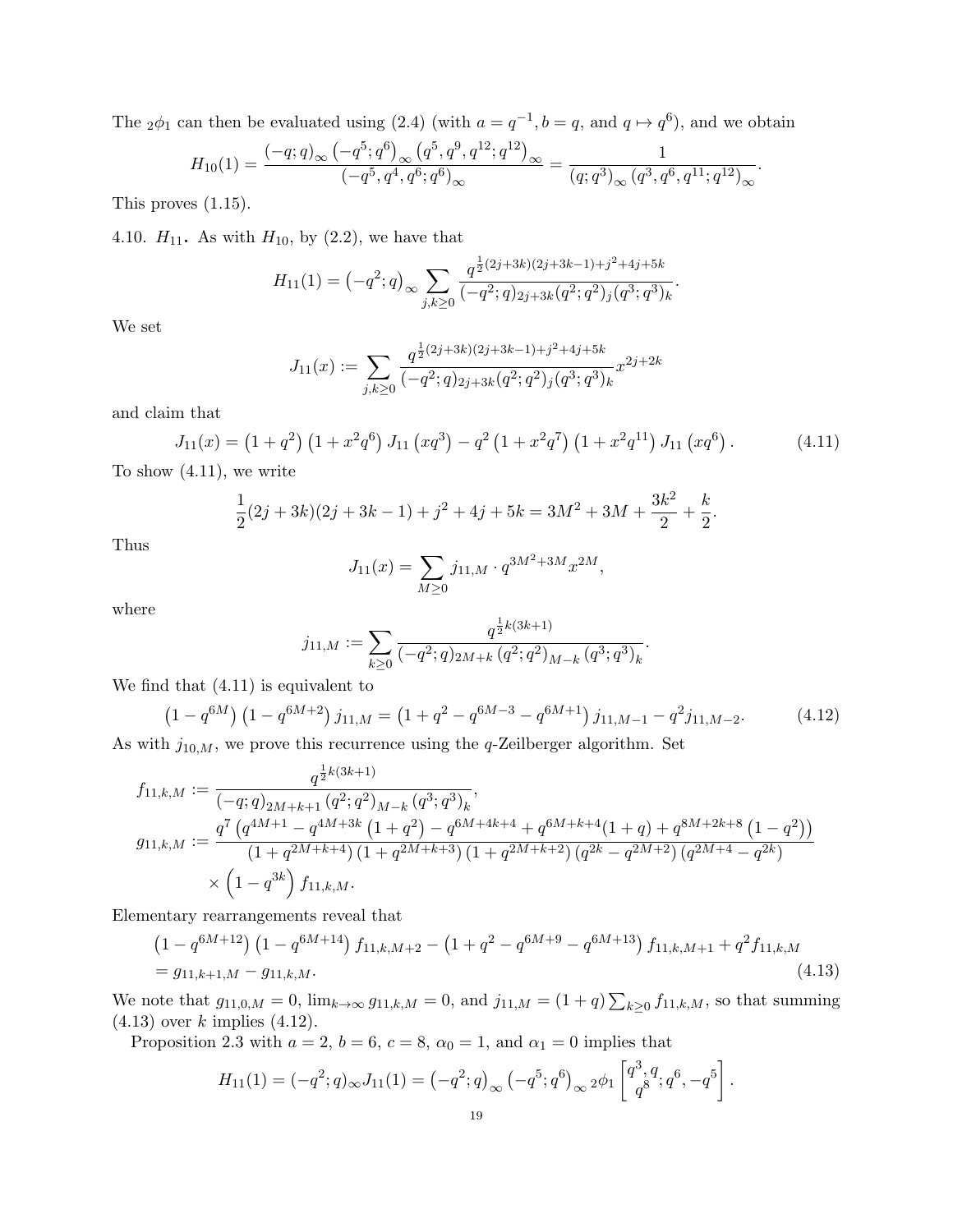The  $2\phi_1$  again evaluates to a product by  $(2.4)$ , and in particular,

$$
H_{11}(1) = \frac{\left(-q^2; q\right)_{\infty} \left(-q^5; q^6\right)_{\infty} \left(q^9, q^{13}, q^{12}; q^{12}\right)_{\infty}}{\left(-q^5, q^8, q^6; q^6\right)_{\infty}} = \frac{1}{\left(q^2; q^3\right)_{\infty} \left(q^3, q^6, q^7; q^{12}\right)_{\infty}}.
$$

This proves (1.16).

## 5. A Partial Reduction of Another Conjecture

In [15, Section 5.2.1], Kanade and Russell also conjectured that

$$
\sum_{i,j,k\geq 0} \frac{\left(1+q^{2i+4j+6k+2}-q^{3i+6j+9k+5}\right) q^{\frac{1}{2}(i+2j+3k)(i+2j+3k-1)+i+j^2+2j+2k}}{(q;q)_i \left(q^2;q^2\right)_j \left(q^3;q^3\right)_k} = \frac{1}{(q^2;q^3)_{\infty} \left(q,q^6,q^9;q^{12}\right)_{\infty}}.
$$

This combinatorial form of this conjecture was originally stated as Identity  $I_{5a}$  in [27]. In this section we separate the sum into three series, and reduce two of them to single series. We set

$$
J_{12,a}(x) := \sum_{j,k \ge 0} \frac{q^{\frac{1}{2}(2j+3k)(2j+3k-1)+j^2+(2a+2)j+(3a+2)k}}{(-q^{a+1};q)_{2j+3k}(q^2;q^2)_j(q^3;q^3)_k} x^{2j+2k},
$$

and rewrite the conjecture, using (2.2) for each summand of the left-hand side of the conjecture, as

$$
(-q;q)_{\infty}J_{12,0}(1) + q^2(-q^3;q)_{\infty}J_{12,2}(1) - q^5(-q^4;q)_{\infty}J_{12,3}(1) = \frac{1}{(q^2;q^3)_{\infty}(q,q^6,q^9;q^{12})_{\infty}}.
$$

We claim that

$$
J_{12,0}(x) = \left(1 + q^{-2} + x^2 q^4 + x^2 q^8\right) J_{12,0}\left(xq^3\right) - q^{-2} \left(1 + x^2 q^9\right) \left(1 + x^2 q^{11}\right) J_{12,0}\left(xq^6\right),\tag{5.1}
$$

$$
J_{12,2}(x) = \left(1 + q^4 + x^2 q^8 + x^2 q^{10}\right) J_{12,2}\left(xq^3\right) - q^4 \left(1 + x^2 q^9\right) \left(1 + x^2 q^{11}\right) J_{12,2}\left(xq^6\right). \tag{5.2}
$$

Writing

$$
\frac{1}{2}(2j+3k)(2j+3k-1)+j^2+(2a+2)j+(3a+2)k=3M^2+(2a+1)M+\frac{1}{2}k(3k+2a-1),
$$

we obtain that

$$
J_{12,a}(x) = \sum_{M \ge 0} j_{12,a,M} \cdot q^{3M^2 + (2a+1)M} x^{2M},
$$

where

$$
j_{12,a,M} := \sum_{k \geq 0} \frac{q^{\frac{1}{2}k(3k+2a-1)}}{(-q^{a+1};q)_{2M+k} (q^2;q^2)_{M-k} (q^3;q^3)_k},
$$

which gives that  $j_{12,a,M} = 0$  for  $M < 0$  and  $j_{12,a,0} = 1$ . We find that (5.1) and (5.2) are equivalent to, respectively,

$$
\left(1 - q^{6M - 2}\right)\left(1 - q^{6M}\right)j_{12,0,M} = \left(1 + q^4 - q^{6M - 3} - q^{6M - 1}\right)j_{12,0,M-1} - q^4j_{12,0,M-1},\tag{5.3}
$$

$$
(1 - q^{6M}) (1 - q^{6M+4}) j_{12,2,M} = (1 + q^2 - q^{6M-1} - q^{6M+1}) j_{12,2,M-1} - q^2 j_{12,2,M-1}.
$$
 (5.4)

Again, these recurrences may be proved with the q-Zeilberger algorithm. Set

$$
f_{12,a,k,M} := \frac{q^{\frac{1}{2}k(3k+2a-1)}}{(-q;q)_{2M+k+a} (q^2;q^2)_{M-k} (q^3;q^3)_k},
$$
  
\n
$$
g_{12,0,k,M} := \frac{q^{10} (q^{2M+2k-6}(1-q^2) + q^{4M} - q^{4M+3k-2}(1+q) + q^{6M+k+2}(1+q) - q^{6M+4k})}{(1+q^{2M+k+3})(1+q^{2M+k+2})(1+q^{2M+k+1})(q^{2k} - q^{2M+2})(q^{2M+4} - q^{2k})}
$$
  
\n
$$
\times (1-q^{3k}) f_{12,0,k,M},
$$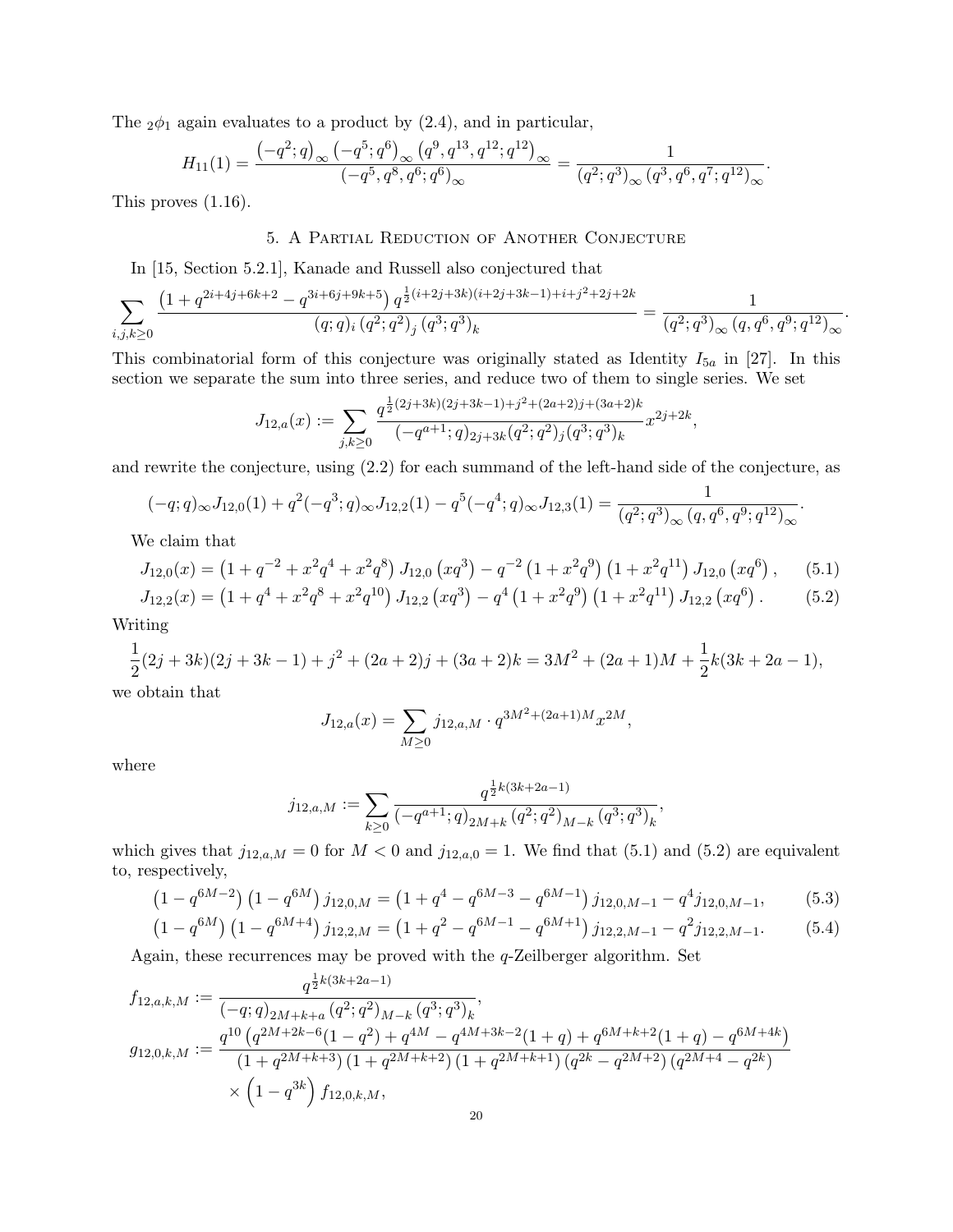$$
g_{12,2,k,M} := \frac{q^6 \left( q^{4M+2} - q^{4M+3k+3} (1+q) + q^{6M+k+6} (1+q) - q^{6M+4k+8} \right) \left( 1 - q^{3k} \right)}{\left( 1 + q^{2M+k+5} \right) \left( 1 + q^{2M+k+4} \right) \left( 1 + q^{2M+k+3} \right) \left( q^{2M+2} - q^{2k} \right) \left( q^{2k} - q^{2M+4} \right)} f_{12,2,k,M},
$$

so that

$$
(1 - q^{6M+10}) (1 - q^{6M+12}) f_{12,0,k,M+2} - (1 + q^4 - q^{6M+9} - q^{6M+11}) f_{12,0,k,M+1} + q^4 f_{12,0,k,M}
$$
  
=  $g_{12,0,k+1,M} - g_{12,0,k,M},$   

$$
(1 - q^{6M+12}) (1 - q^{6M+16}) f_{12,2,k,M+2} - (1 + q^2 - q^{6M+11} - q^{6M+13}) f_{12,2,k,M+1} + q^2 f_{12,2,k,M}
$$
  
=  $g_{12,2,k+1,M} - g_{12,2,k,M}.$   
(5.6)

We note that  $g_{12,0,0,M} = g_{12,2,0,M} = 0$  and  $\lim_{k\to\infty} g_{12,0,k,M} = \lim_{k\to\infty} g_{12,2,k,M} = 0$ , so that summing  $(5.5)$  over k implies  $(5.3)$  and summing  $(5.6)$  over k implies  $(5.4)$ .

We apply Proposition 2.3 with  $a = -2$ ,  $b = 4$ ,  $c = 8$ ,  $\alpha_0 = 1$ , and  $\alpha_1 = 0$  to  $J_{12,0}(x)$  and with  $a = 4, b = 8, c = 10, \alpha_0 = 1, \text{ and } \alpha_1 = 0 \text{ to } J_{12,2}(x), \text{ to obtain,}$ 

$$
J_{12,0}(1) = \left(-q^5; q^6\right)_{\infty} 2\phi_1 \begin{bmatrix} q^{-1}, q^3\\ q^4 \end{bmatrix}; q^6, -q^5\end{bmatrix}, \quad J_{12,2}(1) = \left(-q^5; q^6\right)_{\infty} 2\phi_1 \begin{bmatrix} q^3, q^5\\ q^{10} \end{bmatrix}; q^6, -q^5\end{bmatrix}.
$$

However, we do not have a reduction for  $J_{12,3}(1)$  as a basic hypergeometric series.

#### 6. Concluding Remarks

Noting that Proposition 2.2 easily gives an infinite product whenever  $a = 0$ , one might ask whether this leads to more identities of the form  $(1.6) - (1.14)$ . In particular, consider the qdifference equation from Proposition 2.2 with  $a = 0$ , namely

$$
H(x) = (1 + xq^{2}) H (xq^{2}) + xq^{b} (1 + xq^{b}) H (xq^{4}) + x^{2}q^{2b+2} (1 - xq^{4}) H (xq^{6}).
$$
 (6.1)

Proposition 2.2 implies that

$$
H(1) = \frac{(q^{3b}; q^{12})_{\infty}}{(q^2, q^b; q^4)_{\infty}}.
$$

In order to determine when this corresponds to a triple sum of the shape found in  $H_j$  with  $1 \leq j \leq 9$ , we compare to Proposition 2.3.

Suppose that

$$
H(x) = \sum_{N \ge 0} h_N \cdot q^{N^2 + mN} x^N.
$$

Then (6.1) is equivalent to

$$
(1 - q^{2N}) h_N = \left( q^{1-m} + q^{2N+b-3-m} \right) h_{N-1} + \left( q^{2b-4-2m} + q^{2N+2b-6-2m} \right) h_{N-2} - q^{2b-3-3m} h_{N-3}.
$$

This matches (2.14) only when  $m = 1$  and  $b = 3$ , which is  $H_6$ , and matches (2.15) when  $m = 0$ and  $b = 1$ , which is  $H_7$ . Furthermore, a short calculation shows that there are no other cases of this shape. In particular, in the proof of Proposition 2.4, one can solve for  $a, A_1(N)$ , and  $A_2(N)$ by comparing (2.19) and (2.13), but this turns out to only be possible for the three cases stated in the proposition.

We have also found another conjectural sum-product identity for a series of the form (1.5). After searching for related identities, we observed computationally that

$$
\sum_{i,j,k\geq 0} \frac{(-1)^k q^{(i+2j+3k)(i+2j+3k-1)+3k^2+i-3j-3k}}{(q;q)_i (q^4;q^4)_j (q^6;q^6)_k} = \frac{q^{-1} (1+q+q^2)}{(q^3;q^4)_{\infty} (q^4,q^5;q^{12})_{\infty}}.
$$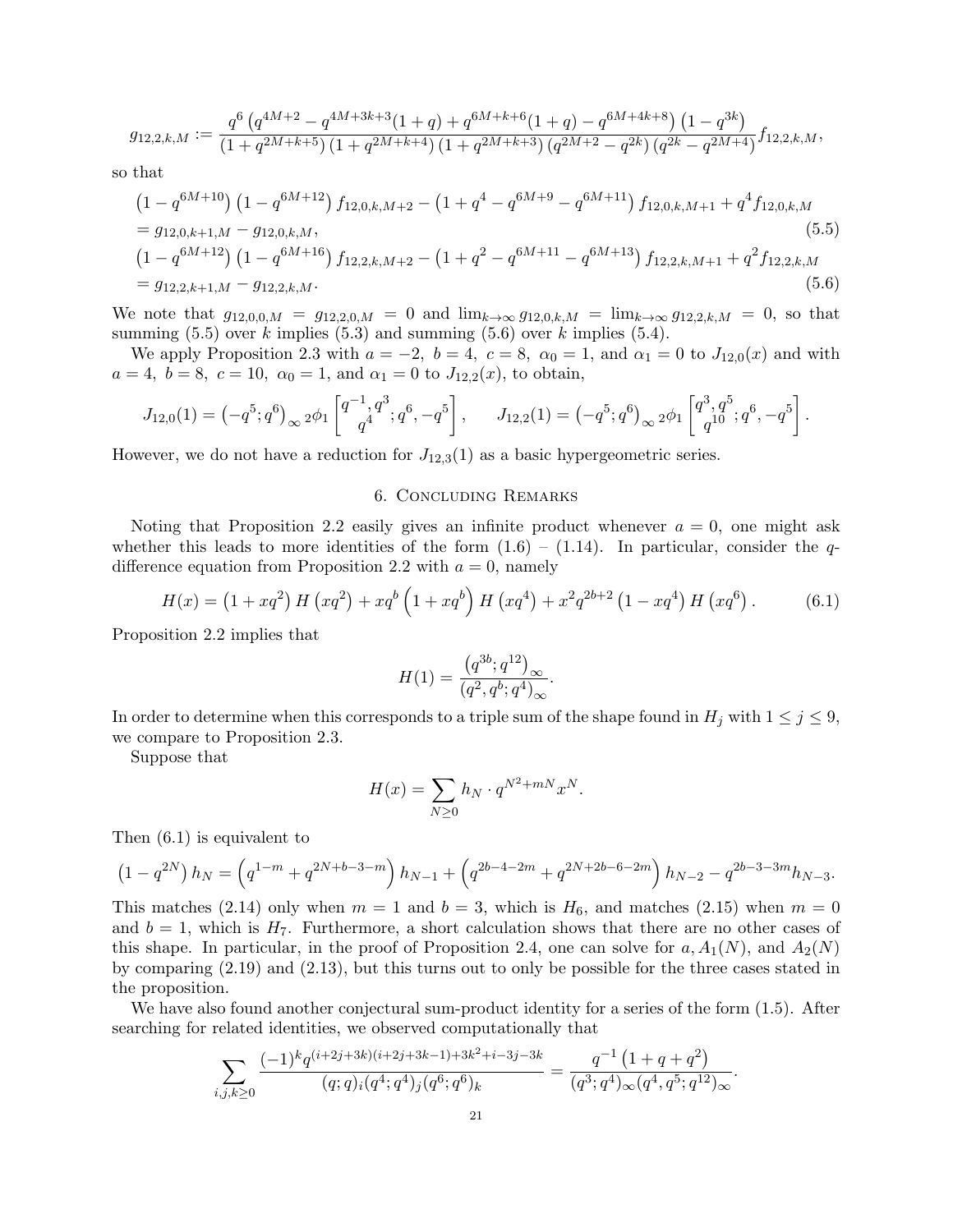In fact, it is not difficult to make the connection with  $H_9$  explicit. In particular, we find that

$$
\sum_{i,j,k\geq 0} \frac{(-1)^k q^{(i+2j+3k)(i+2j+3k-1)+3k^2+i-3j-3k}}{(q;q)_i (q^4;q^4)_j (q^6;q^6)_k} x^{i+2j+3k} = \sum_{N\geq 0} h_{N,-2,-2} \cdot q^{N^2} x^N.
$$

Using (2.17) and (4.6), it is then not hard to deduce that the series above is indeed  $q^{-1}(1+q+$  $q^2)H_9(1)$ . As such, this sum-product identity is equivalent to (1.14).

### **REFERENCES**

- [1] G. Andrews, An analytic proof of the Rogers-Ramanujan-Gordon identities, Amer. J. Math. 88 (1966), 844–846.
- [2] G. Andrews, Schur's theorem, Capparelli's conjecture and q-trinomial coefficients, The Rademacher legacy to mathematics, Contemp. Math. 166, Amer. Math. Soc., Providence, RI, 1994, 141–154.
- [3] M. Bos, Coding the principal character formula for affine Kac-Moody Lie algebras, Math. Comp. 72 (2003), 2001–2012.
- [4] D. Bressoud, Analytic and combinatorial generalizations of the Rogers-Ramanujan identities, Mem. Amer. Math. Soc. 24 (1980).
- [5] S. Capparelli, Vertex operator relations for affine algebras and combinatorial identities, ProQuest LLC, Ann Arbor, MI, (1988), Thesis (Ph.D.)–Rutgers The State University of New Jersey - New Brunswick.
- [6] S. Capparelli, A construction of the level 3 modules for the affine Lie algebra  $A_2^{(2)}$  and a new combinatorial identity of the Rogers-Ramanujan type, Trans. Amer. Math. Soc. 348 (1996), 481-501.
- [7] J. Dousse and J. Lovejoy, *Generalizations of Capparelli's identity*, preprint. arXiv:1702.07249.
- [8] G. Gasper and M. Rahman, Basic hypergeometric series, Encyclopedia of Mathematics and its Applications 96, Cambridge University Press, Cambridge, second edition (2004).
- [9] H. Göllnitz, H. Partitionen mit Differenzenbedingungen, J. reine angew. Math. 225 (1967), 154–190.
- [10] B. Gordon, A combinatorial generalization of the Rogers-Ramanujan identities, Amer. J. Math. 83 (1961), 393–399.
- [11] V. Kac, Infinite dimensional Lie algebras (3rd ed.), Cambridge Univ. Press, Cambridge, 1990.
- [12] V. Kac and D. Peterson, Infinite-dimensional Lie algebras, theta functions and modular forms, Adv. in Math. 53 (1984), 125–264.
- [13] S. Kanade, *Structure of certain level 2 standard modules for*  $A_5^{(2)}$  and the Göllnitz-Gordon identities, Ramanujan J. 45 (2018), 873–893.
- [14] S. Kanade and M. Russell, *IdentityFinder and some new identities of Rogers-Ramanujan type*, Experimental Mathematics 24 (2015), 419–423.
- [15] S. Kanade and M. Russell, Staircases to analytic sum-sides for many new integer partition identities of Rogers-Ramanujan type, preprint. arXiv: 1803.02515.
- [16] K. Kurşungöz, Andrews-Gordon Type Series for Kanade-Russell Conjectures, preprint arXiv:1808.01432.
- [17] J. Lepowsky and S. Milne, Lie algebraic approaches to classical partition identities, Adv. in Math. 29 (1978), 15–59.
- [18] J. Lepowsky and R. Wilson, *Construction of the affine Lie algebra*  $A_1^{(1)}$ , Comm. Math. Phys. **62** (1978), 43–53.
- [19] J. Lepowsky and R. Wilson, A new family of algebras underlying the Rogers-Ramanujan identities and generalizations, Proc. Nat. Acad. Sci. USA 78 (1981), 7254-7258.
- [20] J. Lepowsky and R. Wilson, A Lie-theoretic interpretation and proof of the Rogers-Ramanujan identities, Adv. in Math. 45 (1982), 21–72.
- [21] J. Lepowsky, and R. Wilson, The structure of standard modules. I. Universal algebras and the Rogers-Ramanujan identities, Invent. Math. **77** (1984), 199-290.
- [22] J. Lepowsky, and R. Wilson, *The structure of standard modules. II. The case*  $A_1^{(1)}$ *, principal gradation*, Invent. Math. 79 (1985), 417–442.
- [23] J. McLaughlin and A. V. Sills, Ramanujan-Slater type identities related to the moduli 18 and 24, J. Math. Anal. Appl. 344 (2008), 765–777.
- [24] A. Meurman, and M. Primc, Annihilating ideals of standard modules of sl(2, C)~ and combinatorial identities, Adv. in Math. 64 (1987), 177–240.
- [25] S. Ramanujan and L. Rogers, Proof of certain identities in combinatory analysis, Math. Proc. Cambridge Philos. Soc. 19 (1919), 211–216.
- [26] W. Rudin, Principles of Mathematical Analysis, third edition. McGraw-Hill, Inc., New York, 1976.